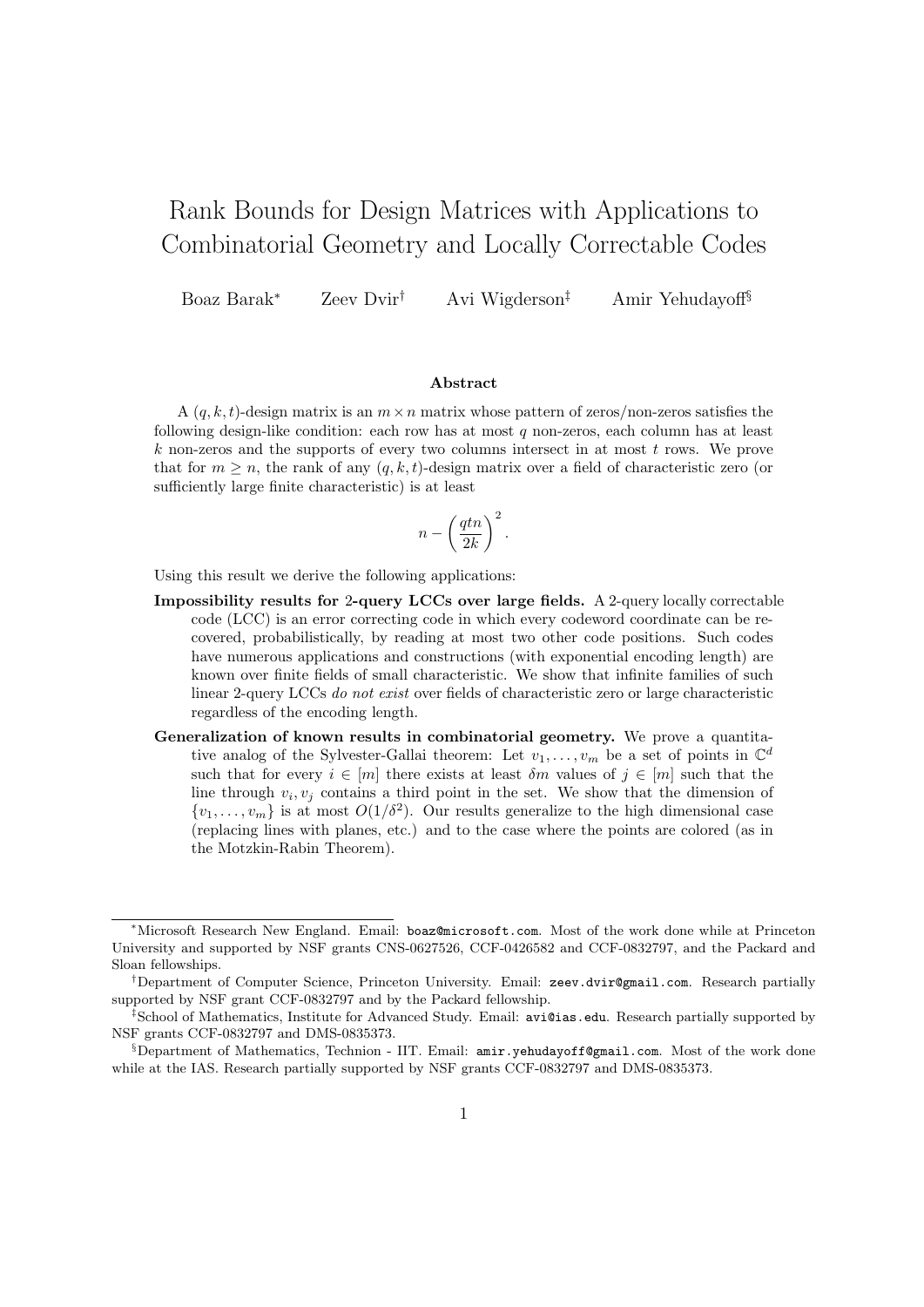# **1 Introduction**

In this work we study what *combinatorial* properties of matrices guarantee high algebraic *rank*, where a property is combinatorial if it depends only on the zero/non-zero pattern of the matrix, and not on the values of its entries. This question has a rich history in mathematics (see Section 1.2), and some computer science motivations:

- **Locally correctable codes.** A *locally correctable code* is an error correcting code in which for every codeword *y*, given a corrupted version  $\tilde{y}$  of *y* and an index *i*, one can recover the correct value of  $y_i$  from  $\tilde{y}$  by looking only at very few coordinates of  $\tilde{y}$ . It is an open question in coding theory to understand the tradeoffs between the fraction of errors, locality (number of coordinates read) and rate (ratio of message length to codeword length) of such codes, with very large gaps between the known upper bounds and lower bounds (see the survey [Tre04]). The question is open even for linear codes, where the condition of being locally correctable turns out to be equivalent to the existence of low weight codewords in the dual codewords that are "well-spread" in some precise technical sense (see Section 7). Because of the relation between the rate of the code and its dual, the question becomes equivalent to asking whether this combinatorial "well-spreadness" condition guarantees high rank.
- **Matrix rigidity.** A longstanding question is to come up with an explicit matrix that is *rigid* in the sense that its rank cannot be reduced by changing a small number of its entries. Random matrices are extremely rigid, and sufficiently good explicit constructions will yield lower bounds for arithmetic circuits [Val77], though we are still very far from achieving this (see the survey  $[Lok09]$ ). One can hope that a combinatorial property guaranteeing large rank will be robust under small perturbations, and hence a matrix satisfying such a property will automatically be rigid.

In both these cases it is crucial to obtain bounds on the rank that depend solely on the zero/non-zero pattern of the matrix, without placing any restrictions on the non-zero coefficients. For example, there are very strong bounds known for matrix rigidity under the restriction that the non-zero coefficients have bounded magnitude (see Chapter 3 in [Lok09]), but they only imply lower bounds in a very restricted model. In fact, there is a relation between the two questions, and sufficiently good answers for the first question will imply answers for the second one [Dvi10]. We stress that these two examples are in no way exhaustive. The interplay between combinatorial and algebraic properties of matrices is a fascinating question with many potential applications that is still very poorly understood.

#### **1.1 Our Results**

In this work we give a combinatorial property of complex matrices that implies high rank. While not strong enough to prove rigidity results, we are able to use it to obtain several applications in combinatorial geometry and locally correctable codes. Our main result is the following theorem, giving a lower bound on the rank of matrix whose non-zero pattern forms has certain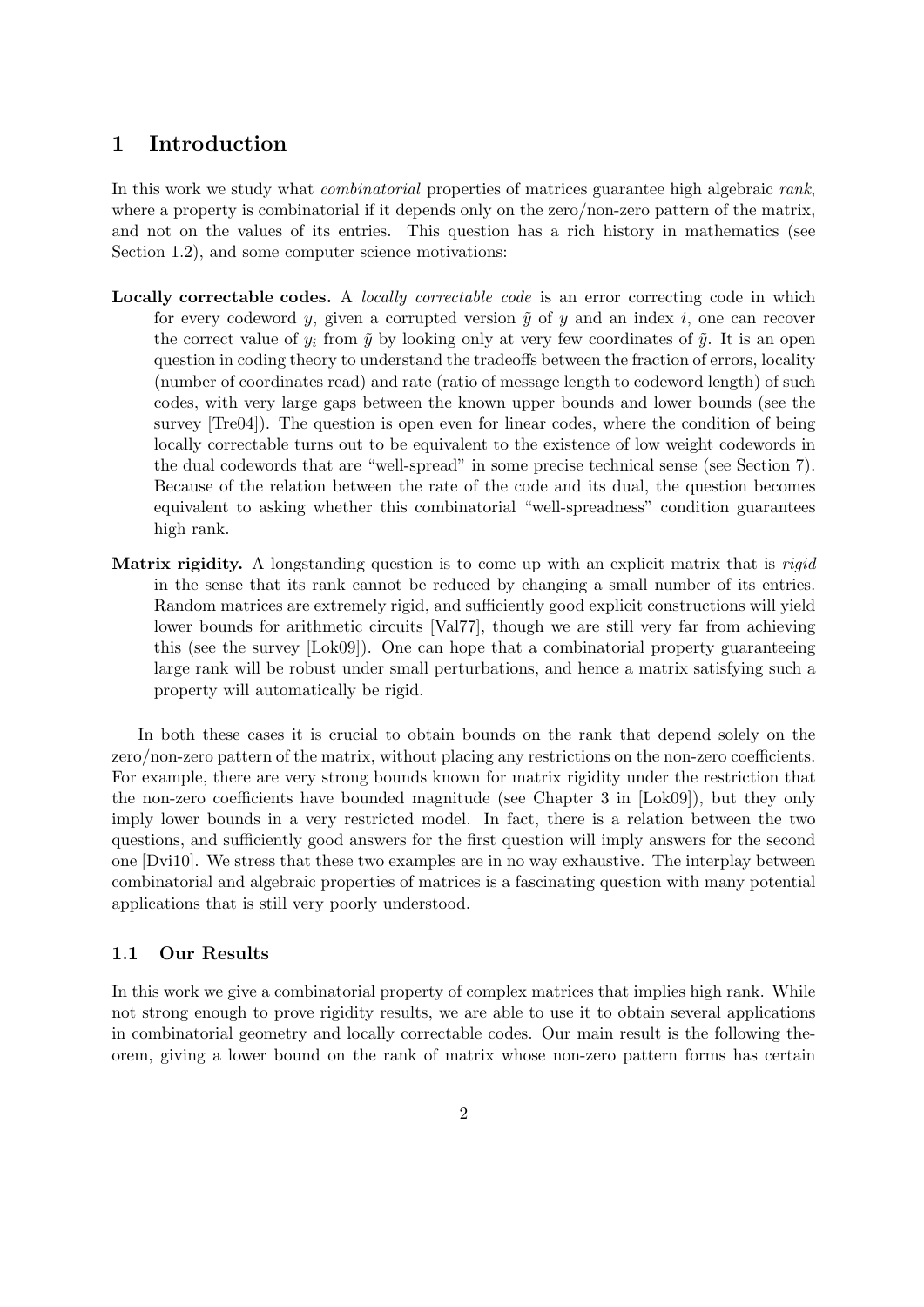combinatorial-design like properties in the sense that the sets of non-zero entries in each column have small intersections. (This theorem is restated as Theorem 3.2.)

**Theorem 1** (Rank bound for design matrices). Let  $m \geq n$ . We say that an  $m \times n$  complex *matrix A is a* (*q, k, t*)*-design matrix if every row of A has at most q non-zero entries, every column of A has at least k non-zeroes entries, and the supports of every two columns intersect in at most t rows. For every such A,*

$$
rank(A) \ge n - \left(\frac{q \cdot t \cdot n}{2k}\right)^2.
$$

We also show that Theorem 1, and in fact any result connecting the zero/non-zero pattern to rank, can be made to hold over arbitrary characteristic zero fields and also over fields of sufficiently large (depending on *m, n*) finite characteristic.

#### **1.1.1 Applications to Combinatorial Geometry**

Our most immediate applications of Theorem 1 are to questions regarding line-point incidences. Results on line-point incidences have recently found use in the area of computational complexity in relation to pseudo-randomness [BKT04, BIW06] and de-randomization [KS09, SS10]. In this setting we have an arrangement of a finite number of points in real or complex space. Every such arrangement gives rise to a set of lines, namely, those lines that pass through at least two of the points in the arrangement. Information about these lines can be converted, in some cases, into information about the dimension of the set of points (i.e. the dimension of the space the points span). Our rank theorem can be used to derive generalizations for two well-known theorems in this area: the Sylvester-Gallai theorem and the Motzkin-Rabin theorem.

**Generalizing the Sylvester-Gallai Theorem.** The Sylvester-Gallai (SG for short) theorem says that if *m* distinct points  $v_1, \ldots, v_m \in \mathbb{R}^d$  are not collinear, then there exists a line that passes through exactly two of them. In its contrapositive form the SG theorem says that if for every  $i \neq j$  the line through  $v_i$  and  $v_j$  passes through a third point  $v_k$ , then dim $\{v_1, \ldots, v_m\} \leq 1$ , where  $\dim\{v_1,\ldots,v_m\}$  is the dimension of the smallest affine subspace containing the points. This theorem was first conjectured by Sylvester in 1893 [Syl93], proved (in dual form) by Melchior in 1940 [Mel40], and then independently conjectured by Erdos in 1943 [Erd43] and proved by Gallai in 1944. The SG theorem has several beautiful proofs and many generalizations, see the survey [BM90]. Over the complex numbers the (tight) bound on the dimension is 2 instead of 1. The complex version was first proven by Kelly [Kel86] using a deep results from algebraic geometry, and more recently, an elementary proof was found by Elkies, Pretorius and Swanepoel [ES06] who also proved it over the quaternions with an upper of 4 on the dimension.

We say that the points  $v_1, \ldots, v_m$  (in  $\mathbb{R}^d$  or  $\mathbb{C}^d$ ) form a *δ*-SG configuration if for every  $i \in [m]$ there exists at least  $\delta m$  values of  $j \in [m]$  such that the line through  $v_i, v_j$  contains a third point in the set. Szemeredi and Trotter [ST83] showed that, when  $\delta$  is larger than some absolute constant close to 1, then the dimension of a *δ*-SG configuration is at most one (over the reals). We show the following generalization of their result to arbitrary  $\delta > 0$  (and over the complex numbers).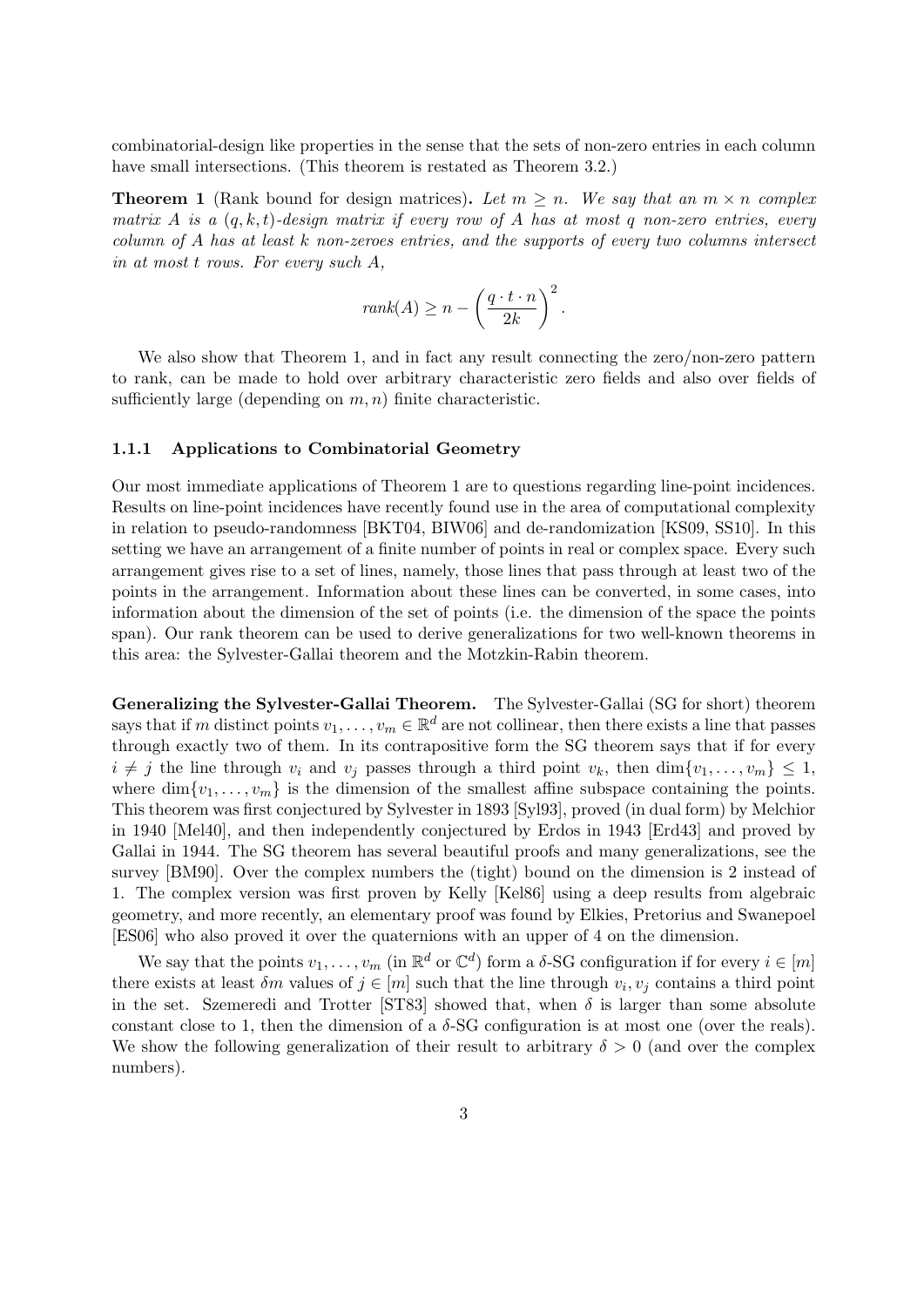**Theorem 2** (Quantitative SG theorem). If  $v_1, \ldots, v_m \in \mathbb{C}^d$  is a  $\delta$ -SG configuration then  $\dim\{v_1, \ldots, v_m\} < 13/\delta^2$ .

We note that one cannot replace the bound  $13/\delta^2$  of Theorem 2 with 1 or even with any fixed constant, as one can easily create a *δ*-SG configuration of dimension roughly 2*/δ* by placing the points on  $1/\delta$  lines. This is analogous to error correcting codes, where once the fraction  $\delta$ of agreement between the original and corrupted codeword drops below half there can be no unique decoding. In that sense our result can be thought of as a *list decoding* variant of the SG theorem, whereas the result of [ST83] is its unique decoding variant. We also show an "average case" version of the SG theorem, proving a bound on the dimension of a large subset of the points under the assumption that there are many collinear triples (see Theorem 4.8).

We also prove a version of Theorem 4.3 with lines replaced by *k*-flats (*k*-dimensional affine subspaces). This generalizes a theorem of Hansen [Han65, BE67] which deals with the case  $\alpha = 1$ . The statement of this result is technical and so we give it in Section 5 where it is also proven.

Since our proofs use elementary (and purely algebraic) reductions to the rank theorem, they hold over arbitrary fields of characteristic zero or of sufficiently large finite characteristic. This is in contrast to many of the known proofs of such theorems which often rely on specific properties of the real (or complex) numbers. However, we currently do not recover the full version of the original SG theorem, in the sense that even for  $\delta = 1$  we do not get a bound of 1 (or 2 for complex numbers) on the dimension. (However, the term  $13/\delta^2$  can be improved a bit in the  $\delta = 1$  case to obtain a bound of 9 on the dimension.)

**Generalizing the Motzkin-Rabin Theorem.** The Motzkin-Rabin (MR for short) theorem (see e.g. [BM90]) is an interesting variant of the Sylvester-Gallai theorem that states that if points  $v_1, \ldots, v_m \in \mathbb{R}^d$  are colored either red or blue and there is no monochromatic line passing through at least two points, then they are all collinear. As in the SG theorem, we obtain a quantitative generalization of the MR theorem such that (letting *b* and *r* be the numbers of blue and red points respectively), if for every blue (resp. red) point *v*, there are *δb* blue (resp. *δr* red) points *v'* where the line through *v* and *v'* passes through a red (resp. blue) point, then  $\dim\{v_1,\ldots,v_m\} \leq O(1/\delta^4)$ . We also prove a three colors variant of the MR theorem, showing that if  $v_1, \ldots, v_m$  are colored red, blue and green, and all lines are not monochromatic, then  $\dim\{v_1,\ldots,v_m\}$  is at most some absolute constant.

#### **1.1.2 Locally Correctable Codes**

A (linear) *q* query locally correctable code  $((q, \delta)$ -LCC for short) over a field  $\mathbb F$  is a subspace  $C \subseteq \mathbb{F}^n$  such that, given an element  $\tilde{y}$  that disagrees with some  $y \in C$  in at most  $\delta n$  positions and an index  $i \in [n]$ , one can recover  $y_i$  with, say, probability 0.9, by reading at most  $q$  coordinates of  $\tilde{y}$ . Over the field of two elements  $\mathbb{F}_2$  the standard Hadamard code construction yields a  $(2,\delta)$ query LCC with dimension  $\Omega(\log(n))$  for constant  $\delta > 0$  (see the survey [Tre04]). In contrast we show that for every constant  $\delta > 0$  there do not exist infinite family of such codes over the complex numbers: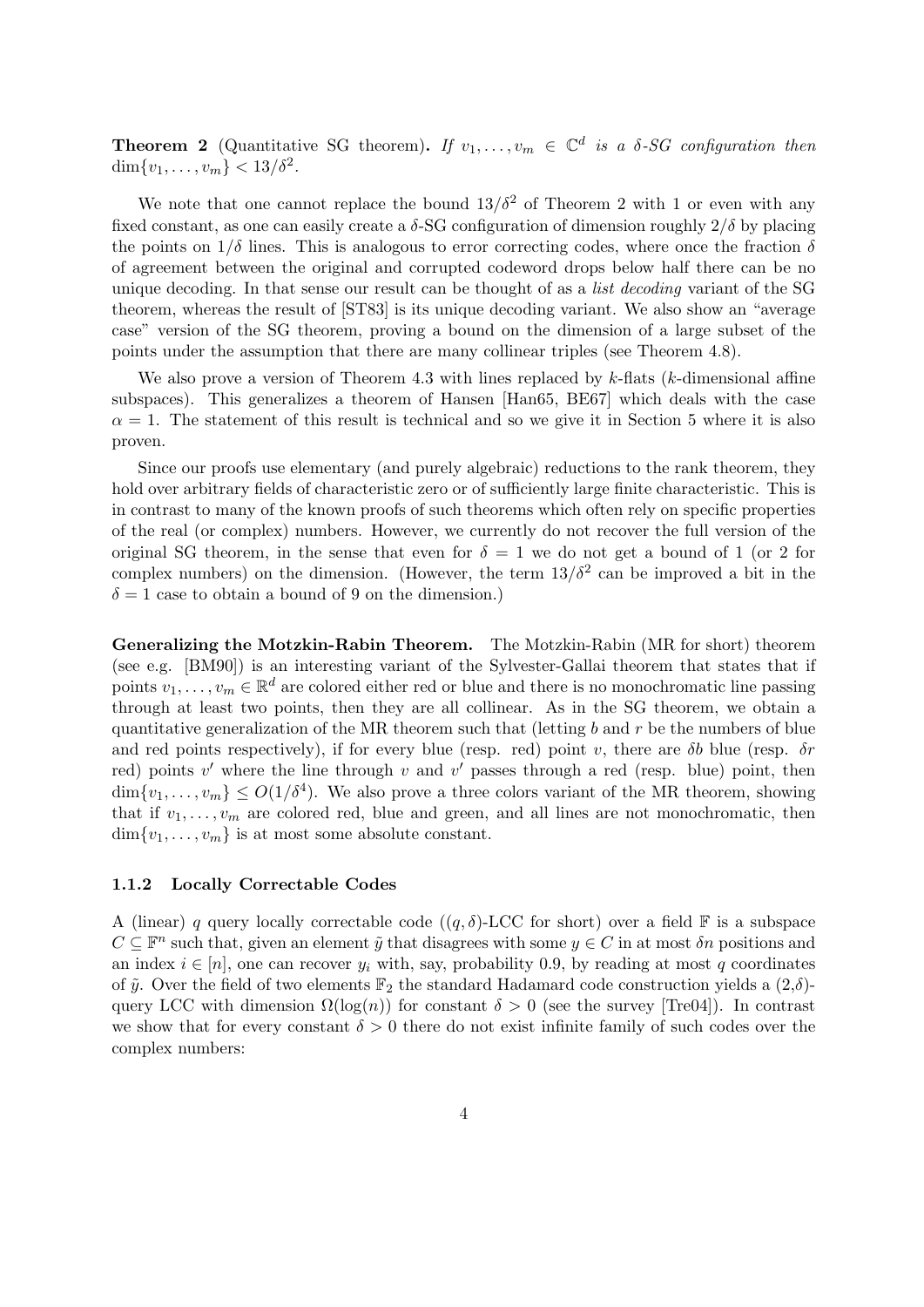**Theorem 3** (Impossibility of 2-query LCCs over C)**.** *If C is a* 2*-query LCC for δ fraction of errors over*  $\mathbb{C}$ *, then* dim( $C$ )  $\leq O(1/\delta^9)$ *.* 

We note that the Hadamard construction does yield a *locally decodable code* over the complex numbers with dimension  $\Omega(\log n)$ . Locally decodable codes are the relaxation of a locally correctable codes where one only needs to be able to recover the coordinates of the original message as opposed to the codeword. Thus over the complex numbers, there is a very strong separation between the notions of locally decodable and locally correctable codes, whereas it is consistent with our knowledge that for, say,  $\mathbb{F}_2$  the rate/locality tradeoffs of both notions are the same.

#### **1.2 Related Work**

The idea to use matrix scaling to study structural properties of matrices was already present in [CPR00]. This work, which was also motivated by the problem of matrix rigidity, studies the presence of short cycles in the graphs of non-zero entries of a square matrix.

A related line of work on the rank of 'design' matrices is the work emerging from Hamada's conjecture [Ham73]. (See [JT09] for a recent result and more references.) Here, a design matrix is defined using stricter conditions (each row/column has exactly the same number of non-zeros and the intersections are also all of the same size) which are more common in the literature dealing with combinatorial designs. In order to be completely consistent with this line of work we should have called our matrices 'approximate-design' matrices. We chose to use the (already overused) word 'design' to make the presentation more readable. We also note that considering approximate designs only makes our results stronger. Hamada's conjecture states that of all zero/one matrices whose support comes from a design (in the stricter sense), the minimal rank is obtained by matrices coming from geometric designs (in our language, Reed-Muller codes). In contrast to this paper, the emphasis in this line of works is typically on small finite fields. We note here that the connection between Hamada's conjecture and LCCs was already observed by Barkol, Ishai and Weinreb [BIW07] who also conjectured (over small fields) the 'approximatedesign' versions which we prove here for large fields.

Another place where the support of a matrix is connected to its rank is in graph theory where we are interested in minimizing the rank of a (square, symmetric) real matrix which has the same support as the adjacency matrix of a given graph. This line of work goes back for over fifty years and has many applications in graph theory. See [FH07] for a recent survey on this topic.

Over the reals we can also ask about the minimal rank of matrices with certain *sign-pattern*. That is, given a matrix over  $\{1, -1\}$ , what is the minimal rank of a matrix which has the same sign-pattern. This minimal rank is called the *sign-rank* of a matrix. The question of coming up with (combinatorial or otherwise) properties that imply high sign-rank is one of major importance and has strong connections to communication complexity, learning theory and circuit complexity, among others. For a recent work with plenty of references see [RS08]. In particular we would like to mention a connection to the work of Forster [For02] on the sign-rank of the Hadamard matrix. (An earlier version of this work used a variant [Bar98, Har10] of a lemma from [For02] instead of the results of [RS89] on matrix scaling to obtain our main result.)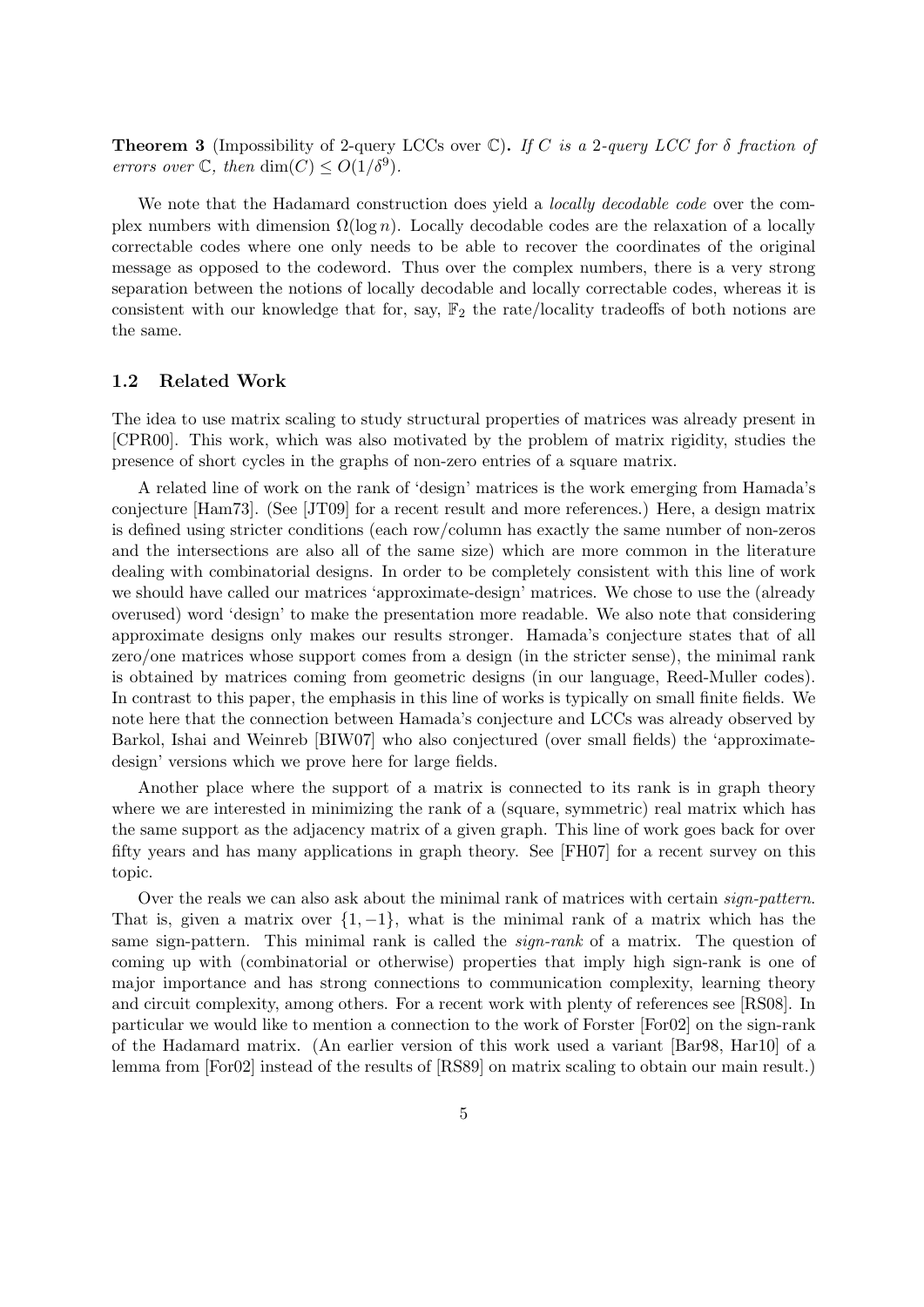#### **1.3 Organization**

In Section 2 we give a high level overview of our techniques. In Section 3 we prove our main result on the rank of design matrices. In Section 4 we prove our quantitative variants of the Sylvester-Gallai theorem. In Section 5 we prove the high-dimensional analog of Theorem 4.3 where lines are replaced with flats. In Section 6 we prove our generalizations of the Motzkin-Rabin theorem. In Section 7 we prove our results on locally correctable codes. In Section 8 we show how our results extend to other fields. We conclude in Section 9 with a discussion of open problems.

# **2 Our Techniques**

We now give high-level proof overviews for some of our results.

#### **2.1 Rank Lower Bounds for Design Matrices**

Theorem  $1$  – the rank lower bound for design matrices – is proved in two steps. We now sketch the proof, ignoring some subtleties and optimizations. The proof starts with the observation that, as in the case of matrix rigidity and similar questions, the result is much easier to prove given a bound on the *magnitude* of the non-zero entries. Indeed, if *A* is a (*q, k, t*)-design matrix and all of its non-zero entries have absolute value in  $[1/c, 1]$  for some constant *c*, then the  $n \times n$ matrix  $M = A^*A$  is *diagonally dominant*, in the sense that for all  $i \neq j$ ,  $m_{ii} \geq k/c^2$  but  $|m_{ij}| \leq t$ . (Here *A*<sup>\*</sup> denotes the conjugate transpose of *A*.) Thus one can use known results on such matrices (e.g. [Alo09]) to argue that  $\text{rank}(A) \ge \text{rank}(M) \ge n - (ntc^2/k)^2$ . Our main idea is to reduce to this case where the non-zero coefficients of *A* are (roughly) bounded using *matrix scaling*.

A scaling A of a matrix A is obtained by multiplying for all  $i, j$ , the  $i$ 'th row of A by some positive number  $\rho_i$  and the *j*'th column of *A* by some positive number  $\gamma_i$ . Clearly, *A* and *A*<sup> $\Lambda$ </sup> share the same rank and zero/non-zero pattern. We use known matrix-scaling results [Sin64, RS89] to show that every (*q, k, t*)-design matrix *A* has a scaling in which every entry has magnitude at most (roughly) 1 but its columns have norm at least (roughly)  $\sqrt{k/q}$ . We note that the typical application of matrix-scaling was with respect to the *ℓ*1-norm of the rows and columns. Here we take a different path: We use scaling with respect to  $\ell_2$ -norm.

We defer the description of this step to Section 3 but the high level idea is to use a theorem of [RS89] that shows that such a scaling exists (in fact without the dependence on *q*) if *A* had the property of not containing any large all-zero sub-matrix. While this property cannot be in general guaranteed, we show that by repeating some rows of *A* one can obtain a matrix *B* that has this property, and a scaling of *B* can be converted into a scaling of *A*. Since our lower bound on the entry  $m_{ii}$  in the bounded coefficient case (where again  $M = A^*A$ ) only used the fact that the columns have large norms, we can use the same argument as above to lower bound the rank of *M*, and hence of *A*.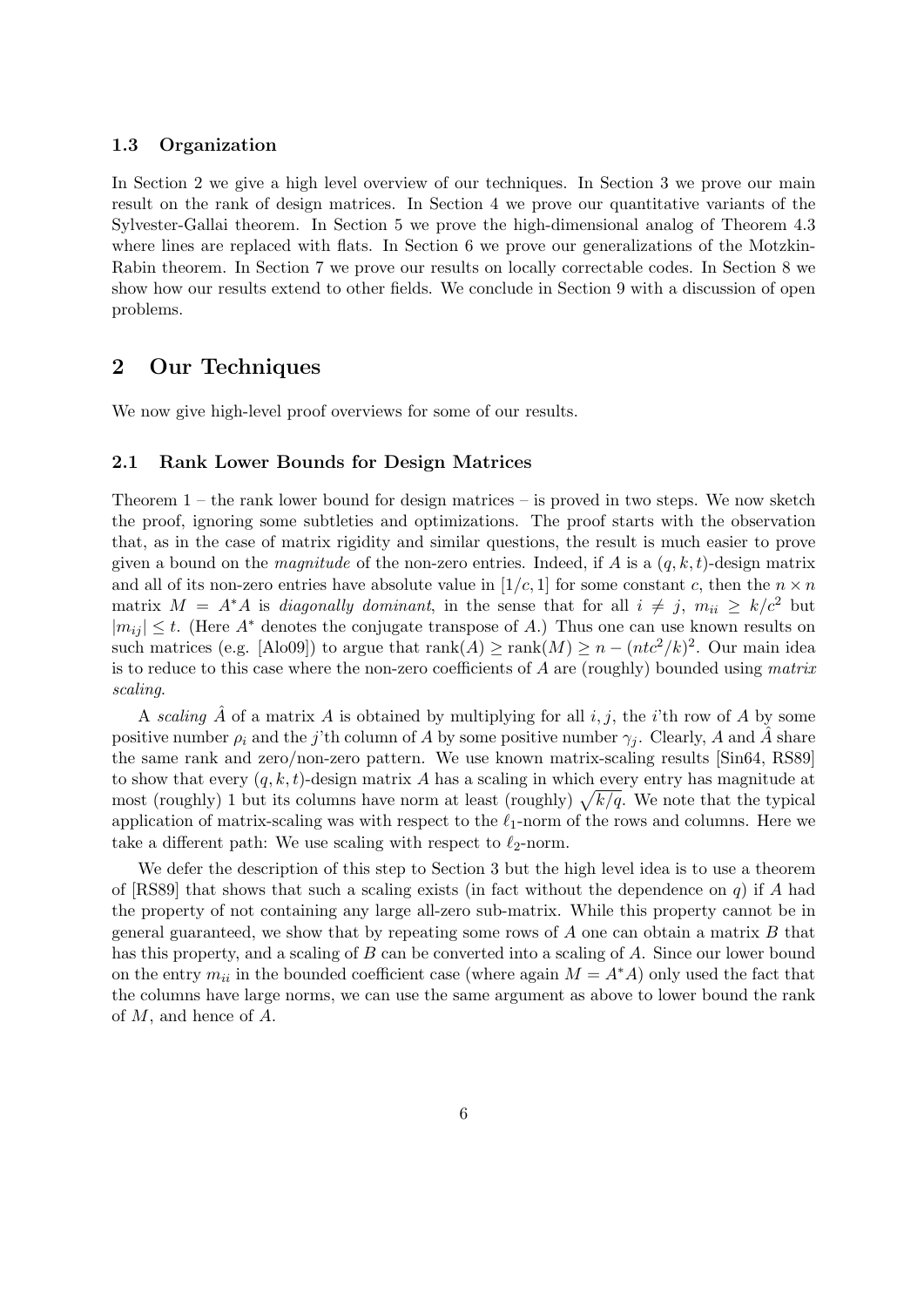#### **2.2 Generalized Sylvester-Gallai Theorem**

Recall that the quantitative SG theorem (Theorem 2) states that every  $\delta$ -SG configuration  $v_1, \ldots, v_n$ , has dimension at most  $13/\delta^2$ . Our proof of Theorem 2 uses Theorem 1 as follows. Suppose for starters that every one of these lines passed through *exactly* three points. Each such line induces an equation of the form  $\alpha v_i + \beta v_j + \gamma v_k = 0$ . Now for  $m = \delta n^2$ , let A be the  $m \times n$  matrix whose rows correspond to these equations. Since every two points participate in only one line, *A* will be a (3*, δn,* 1) design matrix, meaning that according to Theorem 1, *A*'s rank is at least  $n - \left(\frac{3}{2}\right)$  $\left(\frac{3}{2\delta}\right)^2$ . Since *A* times the matrix whose rows are  $v_1, \ldots, v_n$  is zero we have  $\dim\{v_1,\ldots,v_n\} \leq n - \text{rank}(A)$ . We thus get an upper bound of  $|9/4| = 2$  on this dimension. To handle the case when some lines contain more than three points, we choose in some careful way from each line  $\ell$  containing  $r$  points a subset of the  $\binom{r}{3}$  $\binom{r}{3}$  equations of the form above that it induces on its points. We show that at some small loss in the parameters we can still ensure the set of equations forms a design, hence again deriving a lower bound on its rank via Theorem 1.

Our method extend also to an "average case" SG theorem (Theorem 4.8), where one only requires that the set of points supports many (i.e.,  $\Omega(n^2)$ ) collinear triples and that each pair of points appear together in a few collinear triples. In this case we are able to show that there is a subset of  $\Omega(n)$  points whose span has dimension  $O(1)$ . See Section 4 for more details. Our generalizations of the Motzkin-Rabin theorem follow from our theorem on *δ*-SG configurations via simple reductions (see Section 6).

#### **2.3 Locally Correctable Codes**

At first sight, Theorem  $3$  – non existence of 2 query locally correctable codes over  $\mathbb{C}$  – seems like it should be an immediate corollary of Theorem 2. Suppose that a code  $C$  maps  $\mathbb{C}^d$  to  $\mathbb{C}^n$ , and let  $v_1, \ldots, v_n$  denote the rows of its generating matrix. That is, the code maps a message  $x \in \mathbb{C}^d$  to the vector  $(\langle v_1, x \rangle, \ldots, \langle v_n, x \rangle)$ . The fact that *C* is a 2 query LCC for  $\delta$ errors implies that for every such row  $v_i$ , there are roughly  $\delta n$  pairs  $j, k$  such that  $v_i$  is in the span of  $\{v_i, v_k\}$ . Using some simple scaling/change of basis, this gives precisely the condition of being a  $\delta$ -SG configuration, save for one caveat: In a code there is no guarantee that all the vectors  $v_1, \ldots, v_n$  are distinct. That is, the code may have repeated coordinates that are always identical. Intuitively it seems that such repetitions should not help at all in constructing LCCs but proving this turned out to be elusive. In fact, our proof of Theorem 3 is rather more complicated than the proof Theorem 2, involving repeated applications of Theorem 1 which result also in somewhat poorer quantitative bounds. The idea behind the proof to use a variant of the "average case" SG theorem to repeatedly find  $\Omega(n)$  points among  $v_1, \ldots, v_n$  whose span has  $O(1)$  dimension, until there are no more points left. We defer all details to Section 7.

Given Theorem 1, one may have expected that Theorem 3 could be extended for LCCs of any constant number  $q$  of queries. After all, the condition of  $C$  being an LCC intuitively seems like only a slight relaxation of requiring that the dual code of *C* has a generating matrix whose non-zero pattern is a combinatorial design, and indeed in known constructions of LCCs, the dual code does form a design. We are not, however, able to extend our results to 3 and more queries. A partial explanation to our inability is that 3 query LCCs give rise to configuration of planes (instead of lines) and point and planes exhibit much more complicated combinatorial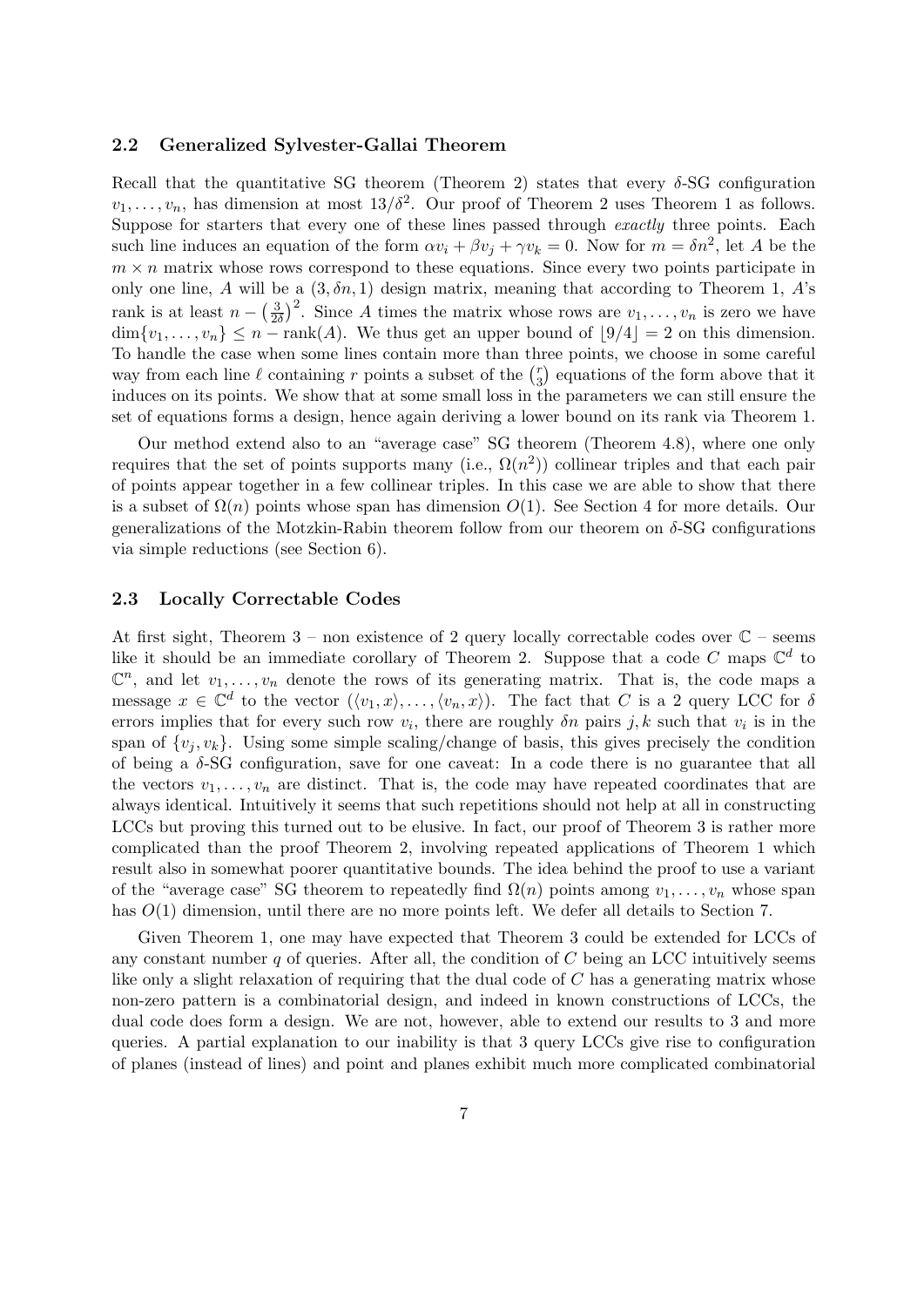properties than lines.

# **3 Rank of Design Matrices**

In this section we prove our main result which gives a lower bound on the rank of matrices whose zero/non-zero pattern satisfies certain properties. We start by defining these properties formally.

**Definition 3.1** (Design matrix). Let *A* be an  $m \times n$  matrix over some field. For  $i \in [m]$  let  $R_i \subset [n]$  denote the set of indices of all non-zero entries in the *i*'th row of *A*. Similarly, let  $C_i \subset [m], j \in [n]$ , denote the set of non-zero indices in the *j*'th column. We say that *A* is a (*q, k, t*)*-design matrix* if

- 1. For all  $i \in [m], |R_i| \leq q$ .
- 2. For all  $j \in [n], |C_j| \geq k$ .
- 3. For all  $j_1 \neq j_2 \in [n]$ ,  $|C_{j_1} \cap C_{j_2}| \leq t$ .

**Theorem 3.2** (Restatement of Theorem 1 – rank of design matrices). Let A be an  $m \times n$ *complex matrix. If A is a* (*q, k, t*)*-design matrix then*

$$
rank(A) \ge n - \left(\frac{q \cdot t \cdot n}{2k}\right)^2.
$$

**Remark 3.3.** The proof of the theorem actually holds under a slightly weaker condition on the sizes of the intersections. Instead of requiring that  $|C_{j_1} \cap C_{j_2}| \leq t$  for all pairs of columns  $j_1 \neq j_2$ , it is enough to ask that

$$
\sum_{j_1 \neq j_2} |C_{j_1} \cap C_{j_2}|^2 \leq n^2 \cdot t^2.
$$

That is, there could be some pairs with large intersection as long as the average of the squares is not too large.

The proof of the theorem is given below, following some preliminaries.

#### **3.1 Preliminaries for the Proof of Theorem 3.2**

**Notation:** For a set of real vectors  $V \in \mathbb{C}^n$  we denote by rank $(V)$  the dimension of the vector space spanned by elements of *V*. We denote the  $\ell_2$ -norm of a vector *v* by  $||v||$ . We denote by  $I_n$ the  $n \times n$  identity matrix.

We start with definitions and results on matrix scaling.

**Definition 3.4.** [Matrix scaling] Let *A* be an  $m \times n$  complex matrix. Let  $\rho \in \mathbb{C}^m$ ,  $\gamma \in \mathbb{C}^n$  be two complex vectors with all entries non-zero. We denote by

$$
\mathbf{SC}(A,\rho,\gamma)
$$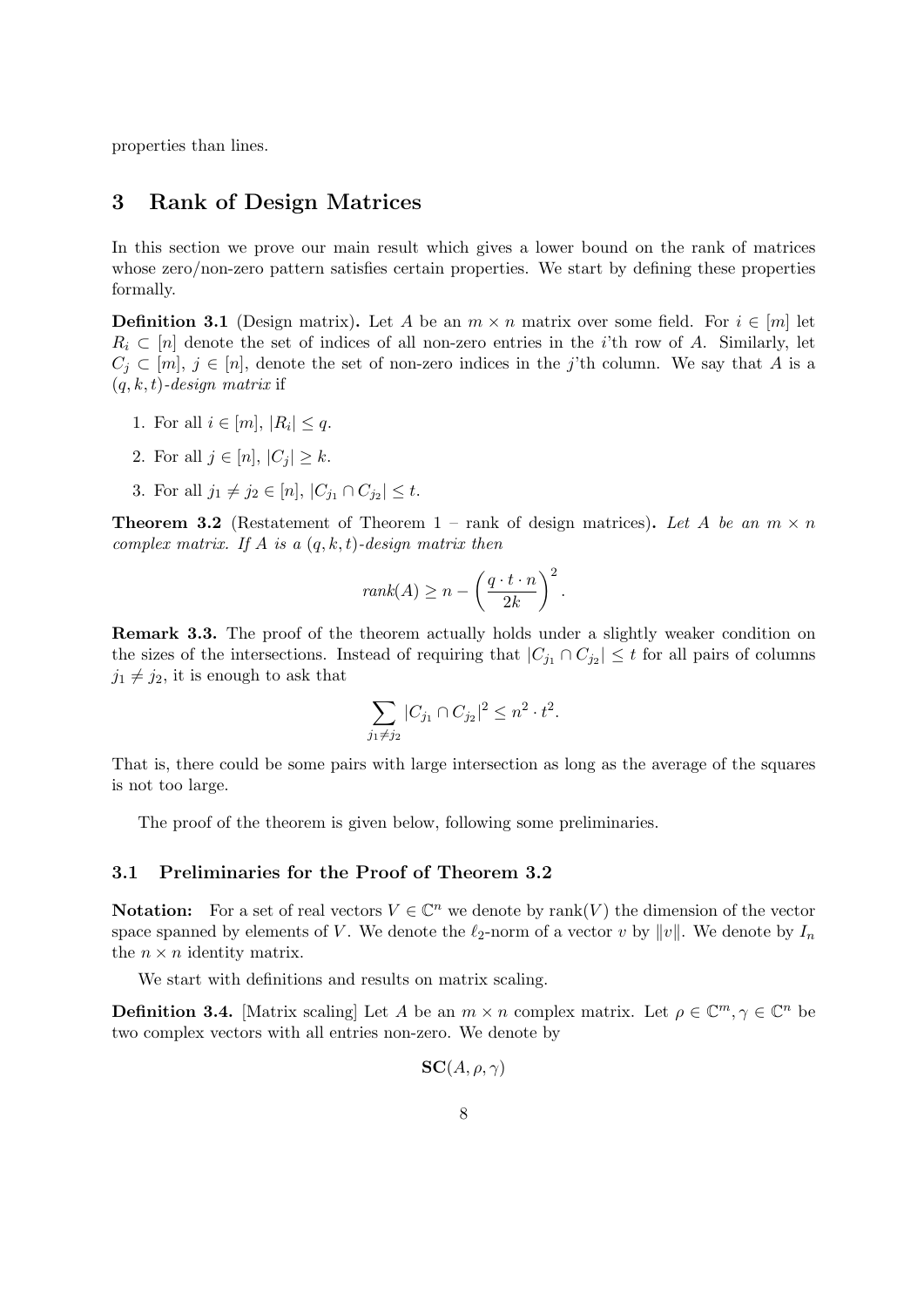the matrix obtained from *A* by multiplying the  $(i, j)$ 'th element of *A* by  $\rho_i \cdot \gamma_j$ . We say that two matrices A, B of the same dimensions are a scaling of each other if there exist non-zero vectors  $\rho, \gamma$  such that  $B = \mathbf{SC}(A, \rho, \gamma)$ . It is easy to check that this is an equivalence relation. We refer to the elements of the vector *ρ* as the *row scaling coefficients* and to the elements of  $\gamma$  as the *column scaling coefficients*. Notice that two matrices which are a scaling of each other have the same rank and the same pattern of zero and non-zero entries.

Matrix scaling originated in a paper of Sinkhorn [Sin64] and has been widely studied since (see [LSW00] for more background). The following is a special case of a theorem from [RS89] that gives sufficient conditions for finding a scaling of a matrix which has certain row and column sums.

**Definition 3.5** (Property-*S*). Let *A* be an  $m \times n$  matrix over some field. We say that *A* satisfies *Property-S* if for every zero sub-matrix of *A* of size  $a \times b$  it holds that

$$
\frac{a}{m} + \frac{b}{n} \le 1.
$$
\n<sup>(1)</sup>

**Theorem 3.6** (Matrix scaling theorem, Theorem 3 in [RS89] ). Let A be an  $m \times n$  real matrix *with non-negative entries which satisfies Property-S. Then, for every*  $\epsilon > 0$ , there exists a scaling  $A'$  *of A* such that the sum of each row of  $A'$  is at most  $1 + \epsilon$  and the sum of each column of *A′ is at least m/n − ϵ. Moreover, the scaling coefficients used to obtain A′ are all positive real numbers.*

The proof of the theorem is algorithmic [Sin64]: Start by normalizing *A*'s rows to have sum 1, then normalize *A*'s columns to have sum *m/n*, then go back to normalizing the rows the have sum 1, and so forth. It can be shown (using a suitable potential function) that this process eventually transforms *A* to the claimed form (since *A* has Property-*S*).

We will use the following easy corollary of the above theorem.

**Corollary 3.7** ( $\ell_2^2$ -scaling). Let  $A = (a_{ij})$  be an  $m \times n$  complex matrix which satisfies Property-S. *Then, for every*  $\epsilon > 0$ *, there exists a scaling A' of A such that for every*  $i \in [m]$ 

$$
\sum_{j \in [n]} |a_{ij}|^2 \le 1 + \epsilon
$$

*and for every*  $j \in [n]$ 

$$
\sum_{i \in [m]} |a_{ij}|^2 \ge m/n - \epsilon.
$$

*Proof.* Let  $B = (b_{ij}) = (|a_{ij}|^2)$ . Then *B* is a real non-negative matrix satisfying Property-*S*. Applying Theorem 3.6 we get that for all  $\epsilon > 0$  there exists a scaling  $B' = \mathbf{SC}(B, \rho, \gamma)$ , with  $\rho, \gamma$ positive real vectors, which has row sums at most  $1+\epsilon$  and column sums at least  $m/n-\epsilon$ . Letting *ρ*<sup>*i*</sup> =  $\sqrt{\rho_i}$  and  $\gamma'_i = \sqrt{\gamma_i}$  we get a scaling **SC**(*A, ρ<sup><i>'*</sup>,  $\gamma'$ ) of *A* with the required properties.  $\Box$ 

We will use a variant of a well known lemma (see for example [Alo09]) which provides a bound on the rank of matrices whose diagonal entries are much larger than the off-diagonal ones.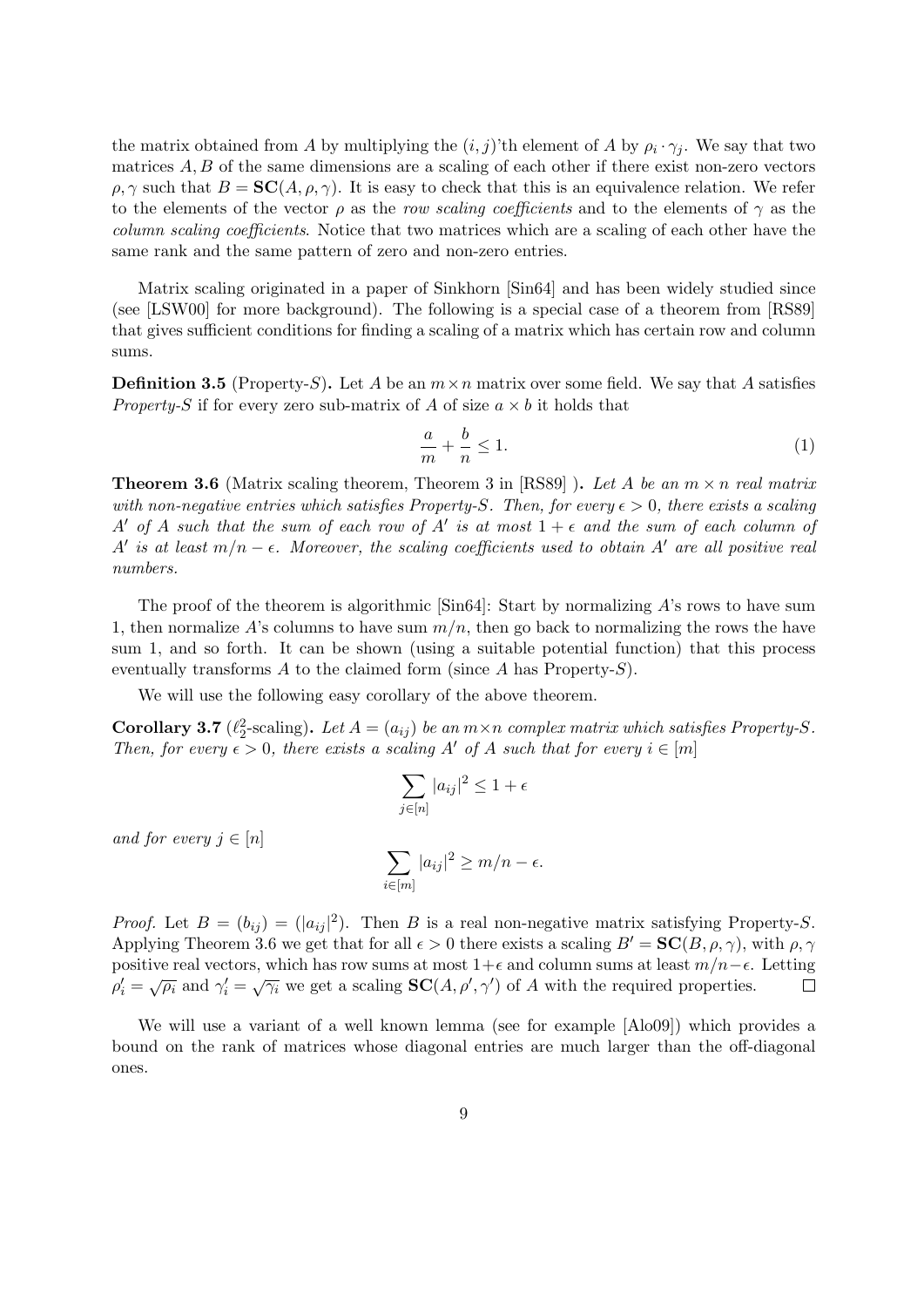**Lemma 3.8.** Let  $A = (a_{ij})$  be an  $n \times n$  complex hermitian matrix and let  $0 < \ell < L$  be integers. *Suppose that*  $a_{ii} \geq L$  *for all*  $i \in [n]$  *and that*  $|a_{ij}| \leq \ell$  *for all*  $i \neq j$ *. Then* 

$$
rank(A) \ge \frac{n}{1 + n \cdot (\ell/L)^2} \ge n - (n\ell/L)^2.
$$

*Proof.* We can assume w.l.o.g. that  $a_{ii} = L$  for all *i*. If not, then we can make the inequality into an equality by multiplying the *i*'th row and column by  $(L/a_{ii})^{1/2} < 1$  without changing the rank or breaking the symmetry. Let  $r = \text{rank}(A)$  and let  $\lambda_1, \ldots, \lambda_r$  denote the non-zero eigenvalues of *A* (counting multiplicities). Since *A* is hermitian we have that the  $\lambda_i$ 's are real. We have

$$
n^{2} \cdot L^{2} = \text{tr}(A)^{2} = \left(\sum_{i=1}^{r} \lambda_{i}\right)^{2} \leq r \cdot \sum_{i=1}^{r} \lambda_{i}^{2} = r \cdot \sum_{i,j=1}^{n} |a_{ij}|^{2}
$$
  
  $\leq r \cdot (n \cdot L^{2} + n^{2} \cdot \ell^{2}).$ 

Rearranging we get the required bound. The second inequality in the statement of the lemma follows from the fact that  $1/(1+x) \geq 1-x$  for all *x*.  $\Box$ 

#### **3.2 Proof of Theorem 3.2**

To prove the theorem we will first find a scaling of *A* so that the norms (squared) of the columns are large and such that each entry is small.

Our first step is to find an *nk×n* matrix *B* that will satisfy Property-*S* and will be composed from rows of *A* s.t. each row is repeated with multiplicity between 0 and *q*. To achieve this we will describe an algorithm that builds the matrix  $B$  iteratively by concatenating to it rows from *A*. The algorithm will *mark* entries of *A* as it continues to add rows. Keeping track of these marks will help us decide which rows to add next. Initially all the entries of *A* are *unmarked*. The algorithm proceeds in  $k$  steps. At step  $i$  ( $i$  goes from 1 to  $k$ ) the algorithm picks  $n$  rows from *A* and adds them to *B*. These *n* rows are chosen as follows: For every  $j \in \{1, \ldots, n\}$  pick a row that has an unmarked non-zero entry in the *j*'th column and mark this non-zero entry. The reason why such a row exists at all steps is that each column contains at least *k* non-zero entries, and in each step we mark at most one non-zero entry in each column.

**Claim 3.9.** *The matrix B obtained by the algorithm has Property-S and each row of A is added to B at most q times.*

*Proof.* The *n* rows added at each of the *k* steps form an *n × n* matrix with non-zero diagonal. Thus they satisfy Property-*S*. It is an easy exercise to verify that a concatenation of matrices with Property-*S* also has this property. The bound on the number of times each row is added to *B* follows from the fact that each row has at most *q* non-zero entries and each time we add a row to *B* we mark one of its non-zero entries. П

Our next step is to obtain a scaling of *B* and, from it, a scaling of *A*. Fix some  $\epsilon > 0$  (which will later tend to zero). Applying Corollary 3.7 we get a scaling  $B'$  of  $B$  such that the  $\ell_2$ -norm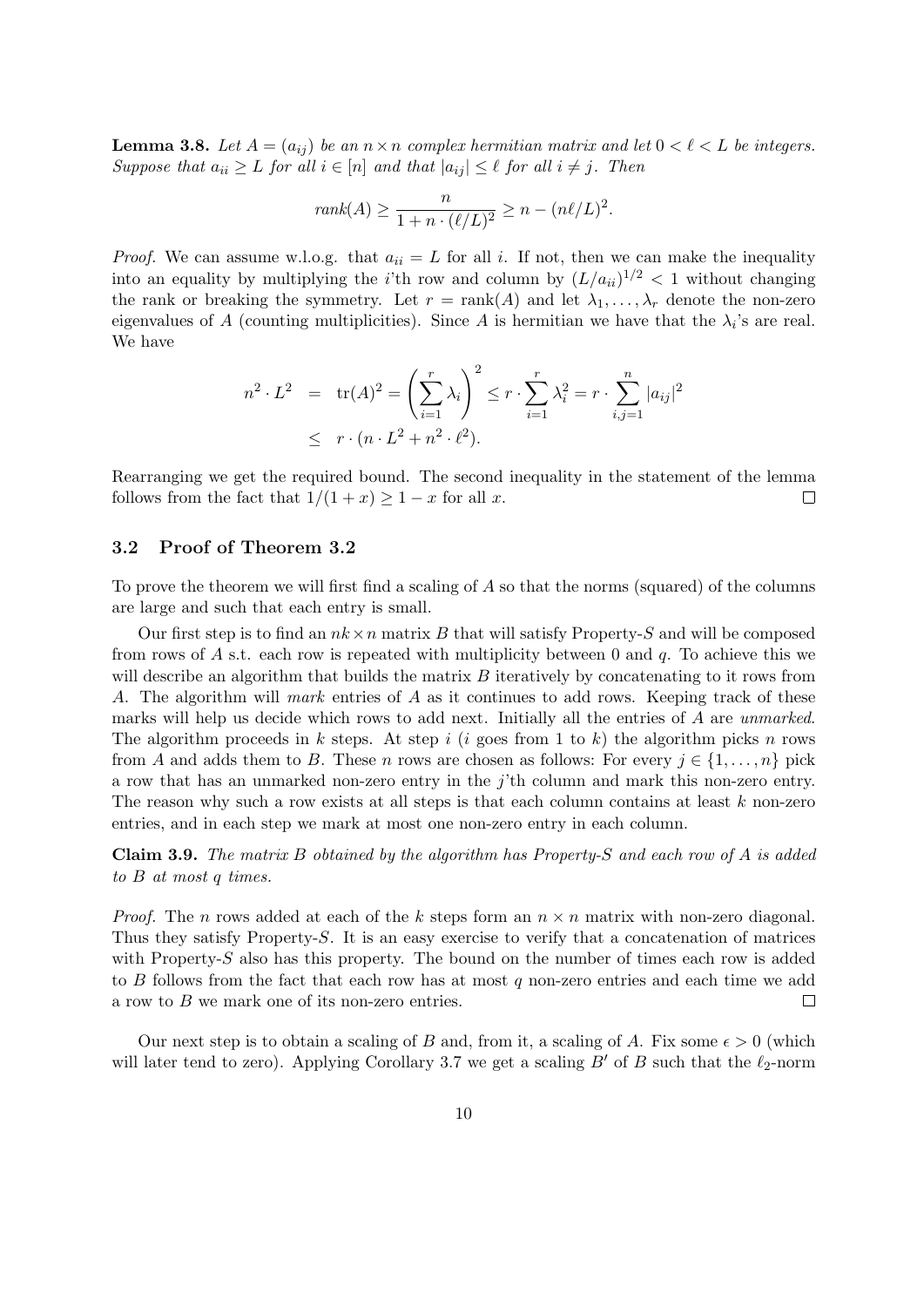of each row is at most  $\sqrt{1+\epsilon}$  and the  $\ell_2$ -norm of each column is at least  $\sqrt{nk/n-\epsilon}$ *√*  $k - \epsilon$ . We now obtain a scaling *A′* of *A* as follows: The scaling of the columns are the same as for *B′* . For the rows of *A* appearing in *B* we take the maximal scaling coefficient used for these rows in *B'*, that is, if row *i* in *A* appears as rows  $i_1, i_2, \ldots, i_{q'}$  in *B*, then the scaling coefficient of row *i* in  $A'$  is the maximal scaling coefficient of rows  $i_1, i_2, \ldots, i_{q'}$  in  $B'$ . For rows *not* in  $B$ , we pick scaling coefficients so that their  $\ell_2$  norm (in the final scaling) is equal to 1.

**Claim 3.10.** *The matrix A' is a scaling of A such that each row has*  $\ell_2$ *-norm at most*  $\sqrt{1+\epsilon}$ *and each column has*  $\ell_2$ *-norm at least*  $\sqrt{(k-\epsilon)/q}$ *.* 

*Proof.* The fact that the row norms are at most  $\sqrt{1+\epsilon}$  is trivial. To argue about the column norms observe that a column of *B′* is obtained from repeating each non-zero element in the corresponding column of *A′* at most *q* times (together with some zeros). Therefore, if we denote by  $c_1, \ldots, c_s$  the non-zero entries in some column of  $A'$ , we have that

$$
\sum_{i=1}^{s} m_i \cdot |c_i|^2 \ge k - \epsilon,
$$

where the  $m_i$ 's are integers between 0 and  $q$ . In this last inequality we also relied on the fact that we chose the maximal row scaling coefficient among all those that correspond to the same row in *A*. Therefore,

$$
\sum_{i=1}^{s} |c_i|^2 \ge (k - \epsilon)/q,
$$

 $\Box$ 

as required.

Our final step is to argue about the rank of *A′* (which is the same as the rank of *A*). To this end, consider the matrix

$$
M = (A')^* \cdot A',
$$

where  $(A')^*$  is  $A'$  transposed conjugate. Then  $M = (m_{ij})$  is an  $n \times n$  hermitian matrix. The diagonal entries of *M* are exactly the squares of the *ℓ*2-norm of the columns of *A′* . Therefore,

$$
m_{ii} \ge (k - \epsilon)/q
$$

for all  $i \in [n]$ .

We now upper bound the off-diagonal entries. The off-diagonal entries of *M* are the inner products of different columns of *A′* . The intersection of the support of each pair of different columns is at most *t*. The norm of each row is at most  $\sqrt{1+\epsilon}$ . For every two real numbers  $\alpha, \beta$ so that  $\alpha^2 + \beta^2 \leq 1 + \epsilon$  we have  $|\alpha \cdot \beta| \leq 1/2 + \epsilon'$ , where  $\epsilon'$  tends to zero as  $\epsilon$  tends to zero. Therefore

$$
|m_{ij}| \le t \cdot (1/2 + \epsilon')
$$

for all  $i \neq j \in [n]$ . Applying Lemma 3.8 we get that

$$
rank(A) = rank(A') \ge n - \left(\frac{q \cdot t(1/2 + \epsilon') \cdot n}{k - \epsilon}\right)^2.
$$

Since this holds for all  $\epsilon > 0$  it holds also for  $\epsilon = 0$ , which gives the required bound on the rank of *A*.  $\Box$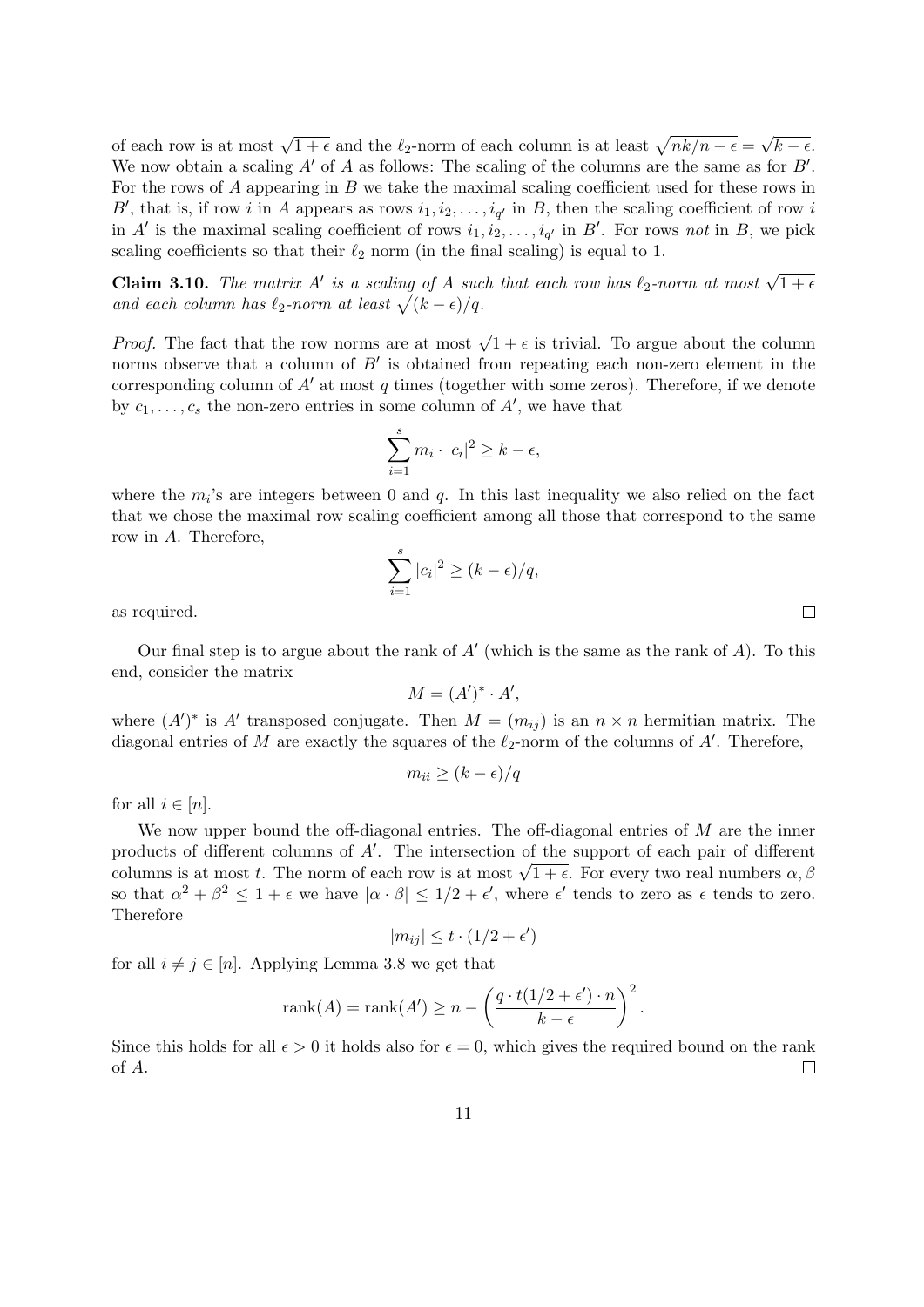# **4 Sylvester-Gallai Configurations**

In this section we prove the quantitative Sylvester-Gallai (SG) Theorem. We will be interested with point configurations in real and complex space. These are finite sets of distinct points  $v_1, \ldots, v_n$  in  $\mathbb{R}^d$  or  $\mathbb{C}^d$ . The dimension of a configuration is defined to be the dimension of the smallest affine subspace containing all points.

**Definition 4.1** (Special and ordinary lines). Let  $v_1, \ldots, v_n \in \mathbb{C}^d$  be a set of *n* distinct points in *d*-dimensional complex space. A line *ℓ* passing through at least three of these points is called a *special* line. A line passing through exactly two points is called an *ordinary* line.

**Definition 4.2** ( $\delta$ -SG configuration). Let  $\delta \in [0,1]$ . A set of *n* distinct points  $v_1, \ldots, v_n \in \mathbb{C}^d$ is called a  $\delta$ *-SG configuration* if for every  $i \in [n]$ , there exists a family of special lines  $L_i$  all passing through  $v_i$  and at least  $\delta n$  of the points  $v_1, \ldots, v_n$  are on the lines in  $L_i$ . (Note that each collection  $L_i$  may cover a different subset of the *n* points.)

The main result of this section bounds the dimension of *δ*-SG configurations for all *δ >* 0. Since we can always satisfy the definition by spreading the points evenly over  $1/\delta$  lines we know that the dimension can be at least  $2/\delta$  (and in fact in complex space at least  $3/\delta$ ). We prove an upper bound of  $O(1/\delta^2)$ .

**Theorem 4.3** (Restatement of Theorem 2 – quantitative SG theorem). Let  $\delta \in (0,1]$ . Let  $v_1, \ldots, v_n \in \mathbb{C}^d$  *be a δ-SG configuration. Then* 

$$
dim\{v_1,\ldots,v_n\} < 13/\delta^2.
$$

*Moreover, the dimension of a* 1*-SG configuration is at most* 10*.*

The constants in the proof have been optimized to the best of our abilities. Notice that in the above theorem  $\delta$  can be dependant on *n*. For example, a  $(1/\log(n))$ -SG configuration of *n* points can have rank at most  $O(\log(n)^2)$ .

#### **4.1 Preliminaries to the Proof of Theorem 4.3**

The notion of a latin square will turn out useful in the proof:

**Definition 4.4** (Latin squares). An  $r \times r$  *latin square* is an  $r \times r$  matrix *D* such that  $D_{i,j} \in [r]$ for all *i, j* and every number in [*r*] appears exactly once in each row and in each column. A latin square *D* is called *diagonal* if  $D_{i,i} = i$  for all  $i \in [r]$ .

**Theorem 4.5** ([Hil73]). For every  $r \geq 3$  there exists a diagonal  $r \times r$  latin square.

We note that we use diagonal latin squares only to optimize constant factors. If one does not care about such factors then there is a simple construction that serves the same goal.

The following lemma is an easy consequence of the above theorem.

**Lemma 4.6.** Let  $r \geq 3$ . Then there exists a set  $T \subset [r]^3$  of  $r^2 - r$  triples that satisfies the *following properties:*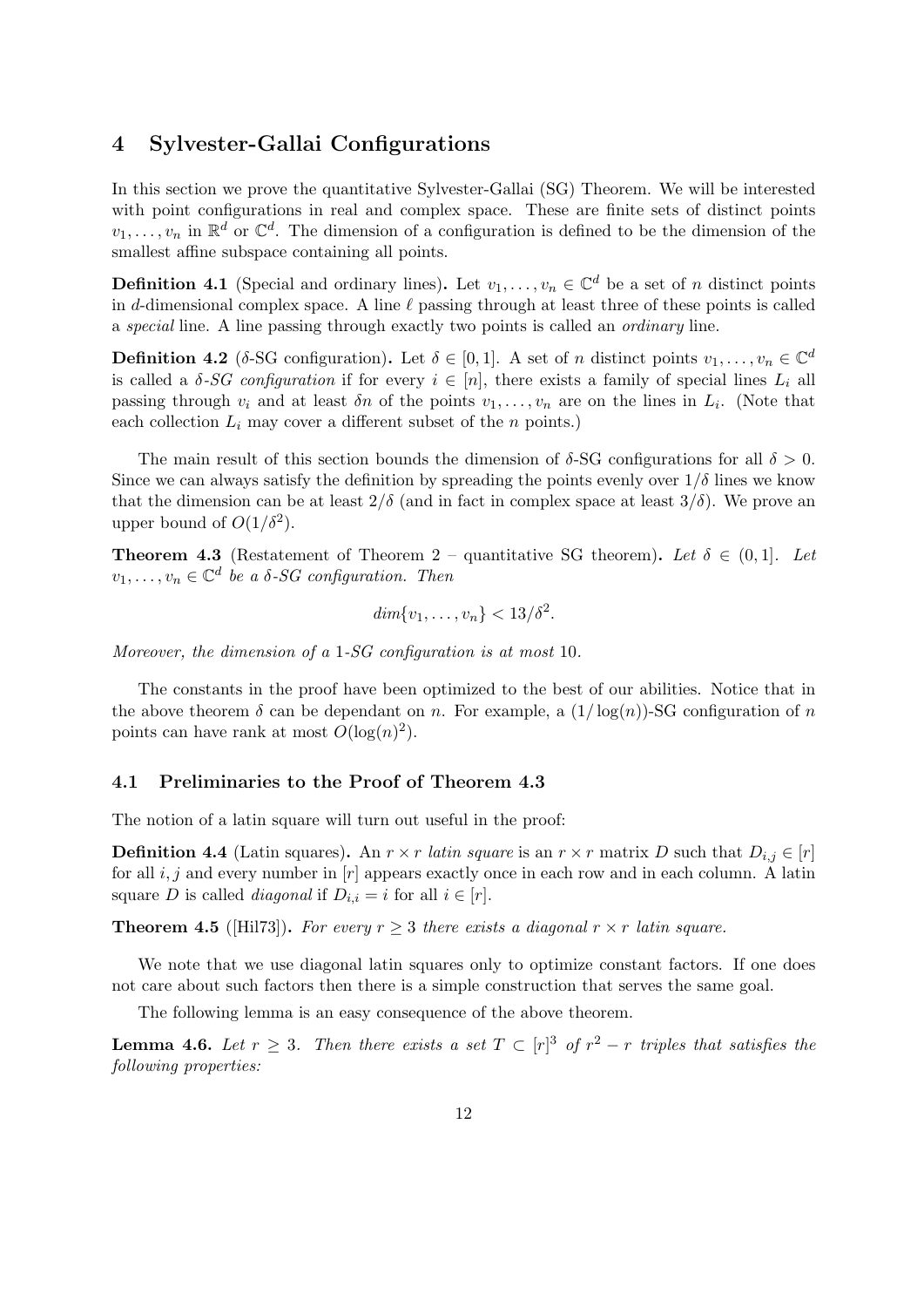- *1. Each triple*  $(t_1, t_2, t_3) \in T$  *is of three distinct elements.*
- *2.* For each  $i \in [r]$  there are exactly  $3(r-1)$  triples in T containing *i* as an element.
- *3.* For every pair  $i, j ∈ [r]$  of distinct elements there are at most 6 triples in  $T$  which contain *both i and j as elements.*

*Proof.* Let *D* be an  $r \times r$  diagonal latin square which we know exists from Theorem 4.5. Define *T* ⊂ [*r*]<sup>3</sup> to be the set of all triples  $(i, j, k) \in [r]$ <sup>3</sup> with  $i \neq j$  such that  $D_{i,j} = k$ . The number of such triples is  $r^2 - r$ . Property 1 holds by the definition of diagonal latin square— we cannot have  $D_{i,j} = i$  for  $j \neq i$  since  $D_{i,i} = i$  and every row in *D* has distinct as the  $(i, i)$  entry in *D* is labeled *i* for all  $i \in [r]$ , and similarly we cannot have  $D_{i,j} = j$  for  $i \neq j$ .

Let  $i \in [r]$ . By construction, there are  $r-1$  triples in *T* which have *i* as their first entry, and  $r-1$  triples that have *i* as their second entry. There are also  $r-1$  triples in *T* which have *i* as their last entry, since for every one of the  $r - 1$  rows  $i' \neq i$  there is exactly one location  $j' \neq i'$  in which the label *i* appears, and that contributes the triple  $(i', j', i)$  to *T*. This proves Property 2.

To prove Property 3 observe that two triples in *T* can agree in at most one place. For example, knowing the row and column determines the label, knowing the row and label determines the column, and so forth. Therefore, a pair  $(i, j)$  cannot appear in more than 6 triples since otherwise there would have been at least two triples with *i, j* at the same places, and these triples would violate the above rule.  $\Box$ 

#### **4.2 Proof of Theorem 4.3**

Let *V* be the  $n \times d$  matrix whose *i*'th row is the vector  $v_i$ . Assume w.l.o.g. that  $v_1 = 0$ . Thus

$$
\dim\{v_1,\ldots,v_n\} = \operatorname{rank}(V).
$$

The overview of the proof is as follows. We will first build an  $m \times n$  matrix A that will satisfy  $A \cdot V = 0$ . Then, we will argue that the rank of A is large because it is a design matrix. This will show that the rank of *V* is small.

Consider a special line  $\ell$  which passes through three points  $v_i, v_j, v_k$ . This gives a linear dependency among the three vectors  $v_i, v_j, v_k$  (we identify a point with its vector of coordinates in the standard basis). In other words, this gives a vector  $a = (a_1, \ldots, a_n)$  which is non-zero only in the three coordinates  $i, j, k$  and such that  $a \cdot V = 0$ . If *a* is not unique, choose an arbitrary vector *a* with these properties.

Our strategy is to pick a family of collinear triples among the points in our configuration and to build the matrix *A* from rows corresponding to these triples in the above manner.

Let  $\mathcal L$  denote the set of all special lines in the configuration (i.e. all lines containing at least three points). Then each  $L_i$  is a subset of  $\mathcal L$  containing lines passing through  $v_i$ . For each  $\ell \in \mathcal L$ let  $V_{\ell}$  denote the set of points in the configuration which lie on the line  $\ell$ . Then  $|V_{\ell}| \geq 3$  and we can assign to it a family of triples  $T_\ell \subset V_\ell^3$ , given by Lemma 4.6 (we identify  $V_\ell$  with [*r*], where  $r = |V_{\ell}|$  in some arbitrary way).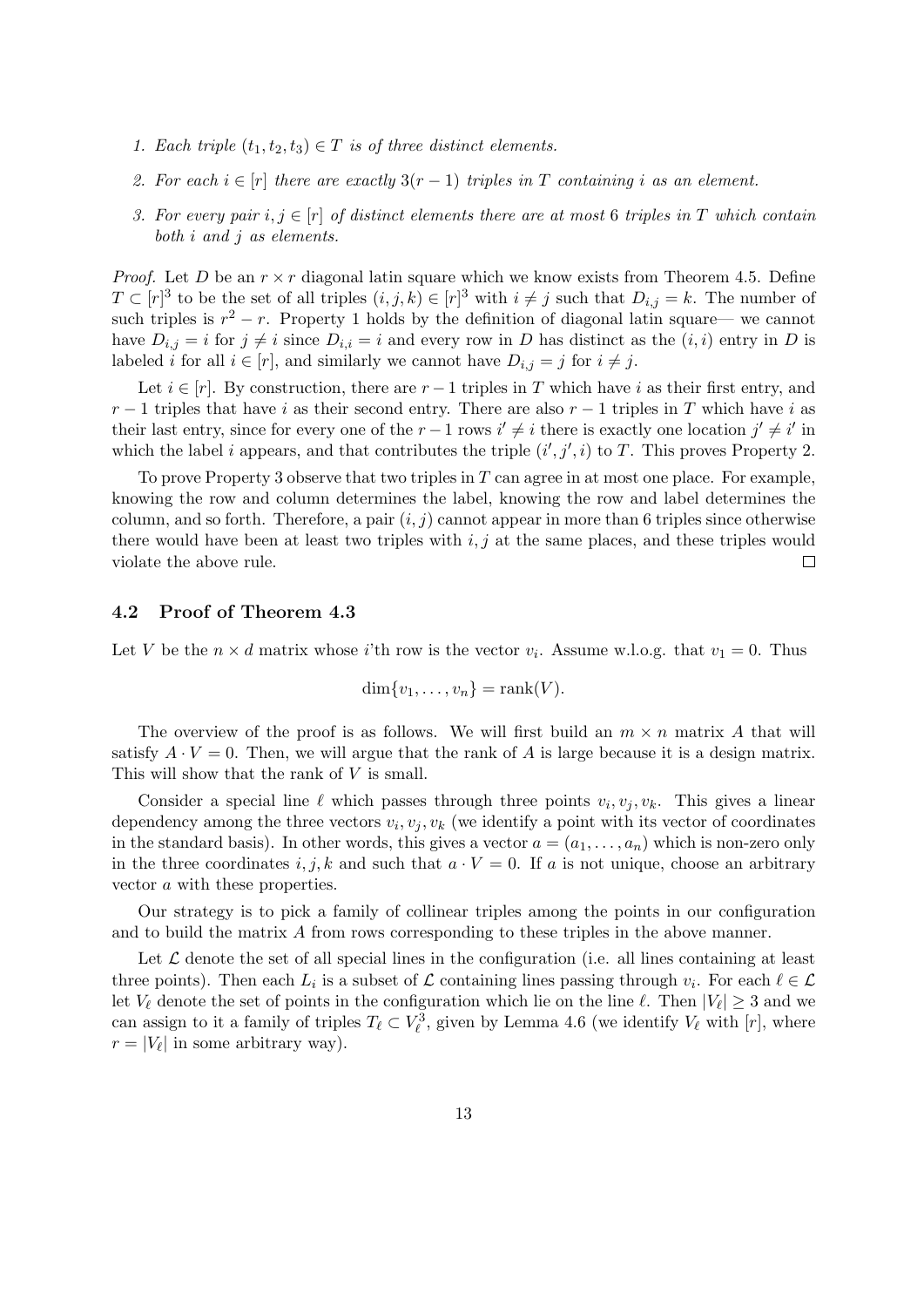We now construct the matrix *A* by going over all lines  $\ell \in \mathcal{L}$  and for each triple in  $T_{\ell}$  adding as a row of *A* the vector with three non-zero coefficients  $a = (a_1, \ldots, a_n)$  described above (so that *a* is the linear dependency between the three points in the triple).

Since the matrix *A* satisfies  $A \cdot V = 0$  by construction, we only have to argue that *A* is a design matrix and bound its rank.

**Claim 4.7.** *The matrix A is a* (3,3*k,* 6)*-design matrix, where*  $k \triangleq |\delta n| - 1$ *.* 

*Proof.* By construction, each row of *A* has exactly 3 non-zero entries. The number of non-zero entries in column *i* of *A* corresponds to the number of triples we used that contain the point  $v_i$ . These can come from all special lines containing *v<sup>i</sup>* . Suppose there are *s* special lines containing  $v_i$  and let  $r_1, \ldots, r_s$  denote the number of points on each of those lines. Then, since the lines through  $v_i$  have only the point  $v_i$  in common, we have that

$$
\sum_{j=1}^{s} (r_j - 1) \ge k.
$$

The properties of the families of triples  $T_{\ell}$  guarantee that there are  $3(r_i - 1)$  triples containing  $v_i$  coming from the *j*'th line. Therefore there are at least 3*k* triples in total containing  $v_i$ .

The size of the intersection of columns  $i_1$  and  $i_2$  is equal to the number of triples containing the points  $v_{i_1}, v_{i_2}$  that were used in the construction of *A*. These triples can only come from one special line (the line containing these two points) and so, by Lemma 4.6, there can be at most 6 of those. П

Applying Theorem 3.2 we get that

rank(A) 
$$
\geq n - \left(\frac{3 \cdot 6 \cdot n}{2 \cdot 3k}\right)^2 \geq n - \left(\frac{3 \cdot n}{\delta n - 2}\right)^2
$$
  
 $\geq n - \left(\frac{3 \cdot n \cdot 13}{11 \cdot \delta n}\right)^2 > n - 13/\delta^2,$ 

where the third inequality holds as  $\delta n \geq 13$  since otherwise the theorem trivially holds. Since  $A \cdot V = 0$  we have that

$$
rank(A) + rank(V) \le n.
$$

This implies that

$$
rank(V) < 13/\delta^2
$$

 $\Box$ which completes the proof. For  $\delta = 1$ , the calculation above yields rank(*V*)  $\lt 11$ .

#### **4.3 Average-Case Version**

In this section we use Theorem 4.3 to argue about the case where we only know that there are many collinear triples in a configuration.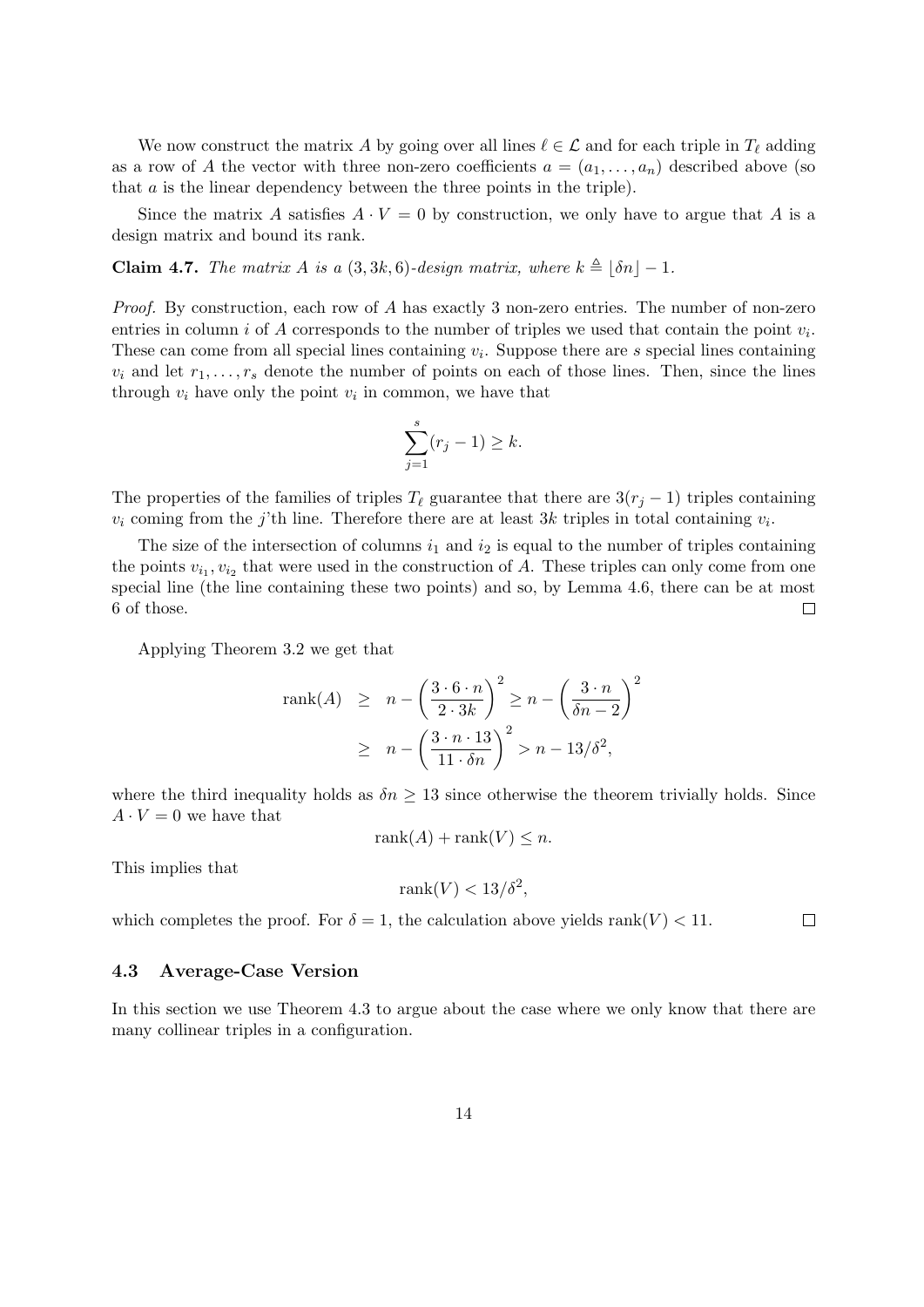**Theorem 4.8** (Average-case SG theorem). Let  $V = \{v_1, \ldots, v_m\} \subset \mathbb{C}^d$  be a set of *m* distinct *points. Let T be the set of (unordered) collinear triples in V*. Suppose  $|T| \geq \alpha m^2$  *and that every two points*  $v, v'$  *in*  $V$  *appear in at most c triples in*  $T$ *, then there exists a subset*  $V' \subset V$  *such that*  $|V'| \ge \alpha m/(2c)$  *and dim*(*V'*)  $\le O(1/\alpha^2)$ *.* 

Notice that the bound on the number of triples containing a fixed pair of points is necessary for the theorem to hold. If we remove this assumption than we could create a counter-example by arranging the points so that  $m^{2/3}$  of them are on a line and the rest span the entire space.

**Lemma 4.9.** *Let H be a* 3*-regular hypergraph with vertex set* [*m*] *and αm*<sup>2</sup> *edges of co-degree at most c (i.e. for every*  $i \neq j$  *in* [*m*]*, the set*  $\{i, j\}$  *is contained in at most c edges*). Then there *is a subset*  $M \subseteq [m]$  *of size*  $|M| \ge \alpha m/(2c)$  *so that the minimal degree of the sub-graph of H induced by*  $M$  *is at least*  $\alpha m/2$ *.* 

*Proof.* We describe an iterative process to find *M*. We start with  $M = [m]$ . While there exists a vertex of degree less than  $\alpha m/2$ , remove this vertex from M and remove all edges containing this vertex from *H*. Continuing in this fashion we conclude with a set *M* such that every point in *M* has degree at least  $\alpha m/2$ . This process removed in total at most  $m \cdot \alpha m/2$  edges and thus the new *H* still contains at least  $\alpha m^2/2$  edges. As the co-degree is at most *c*, every vertex appears in at most *cm* edges. Thus, the size of *M* is of size at least *αm/*(2*c*).  $\Box$ 

*Proof of Theorem 4.8.* The family of triples *T* defines a 3-regular hypergraph on *V* of co-degree at most *c*. Lemma 4.9 thus implies that there is a subset  $V' \subseteq V$  of size  $|V'| \ge \alpha m/(2c)$  that is an  $(\alpha/2)$ -SG configuration. By Theorem 4.3, *V'* has dimension at most  $O(1/\alpha^2)$ .  $\Box$ 

# **5 Robust SG Theorem for** *k***-Flats**

In this section we prove two high-dimensional analogs of the SG theorem. Let  $f_1(v_1, \ldots, v_k)$ (fl for 'flat') denote the affine span of *k* points (i.e. the points that can be written as linear combinations with coefficients that sum to one). We call  $v_1, \ldots, v_k$  *independent* if their flat is of dimension  $k - 1$  (dimension means affine dimension), and say that  $v_1, \ldots, v_k$  are *dependent* otherwise. A *k-flat* is an affine subspace of dimension *k*.

In the following V is a set of *n* distinct points in complex space  $\mathbb{C}^d$ . A *k*-flat is called *ordinary* if its intersection with *V* is contained in the union of a  $(k-1)$ -flat and a single point. A *k*-flat is *elementary* if its intersection with *V* has exactly  $k + 1$  points. Notice that for  $k = 1$  (lines) the two notions of ordinary and elementary coincide.

For dimensions higher than one, there are two different definitions that generalize that of SG configuration. The first definition is based on ordinary *k*-flats (though in a slightly stronger way which will be more useful in the proofs to come). The second definition (which is less restricted than the first one) uses elementary *k*-flats.

**Definition 5.1.** The set *V* is a  $\delta$ -SG<sup>\*</sup><sub>*k*</sub></sub> configuration if for every independent  $v_1, \ldots, v_k \in V$ there are at least  $\delta n$  points  $u \in V$  s.t. either  $u \in fl(v_1, \ldots, v_k)$  or the *k*-flat  $fl(v_1, \ldots, v_k, u)$ contains a point *w* outside  $f(x_1, \ldots, x_k) \cup \{u\}.$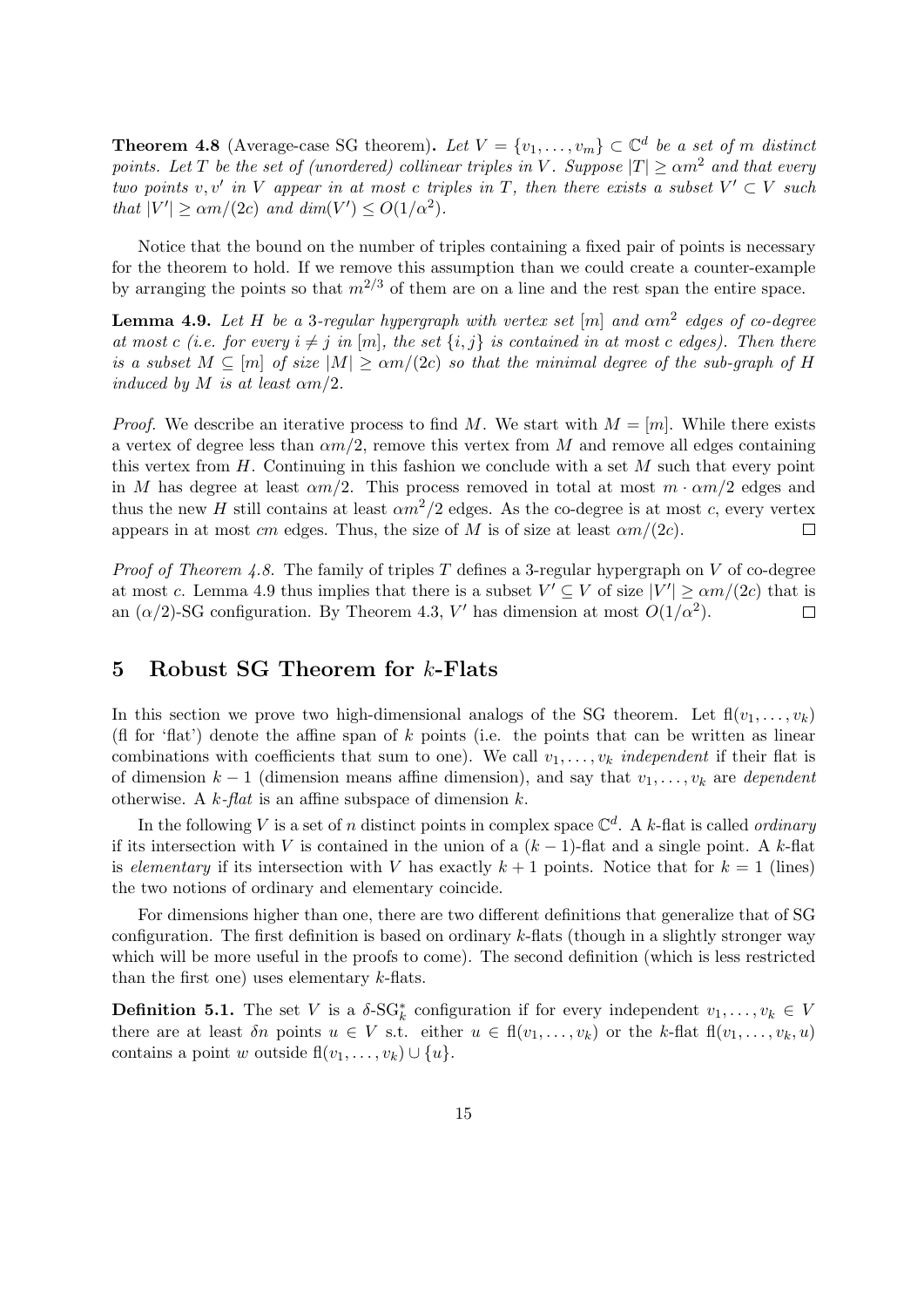**Definition 5.2.** The set *V* is a  $\delta$ -SG<sub>*k*</sub> configuration if for every independent  $v_1, \ldots, v_k \in V$ there are at least  $\delta n$  points  $u \in V$  s.t. either  $u \in \text{fl}(v_1, \ldots, v_k)$  or the *k*-flat  $\text{fl}(v_1, \ldots, v_k, u)$  is not elementary.

Both definitions coincide with that of SG configuration when  $k = 1$ : Indeed,  $f(x_1) = v_1$ and  $f(x_1, u)$  is the line through  $v_1, u$ . Therefore, *u* is never in  $f(v_1)$  and the line  $f(v_1, u)$  is not elementary iff it contains at least one point  $w \notin \{v_1, u\}$ .

We prove two high-dimensional versions of the SG theorem, each corresponding to one of the definitions above. The first uses the more restricted 'star' definition and gives a strong upper bound on dimension. The second uses the less restricted definition and gives a weaker bound on dimension.

**Theorem 5.3.** Let V be a  $\delta$ -SG<sup>\*</sup><sub>*k*</sub> configuration. Then  $dim(V) \leq f(\delta, k)$  with

 $f(\delta, k) = O((k/\delta)^2)$ .

**Theorem 5.4.** *Let V be a*  $\delta$ -*SG*<sub>*k*</sub> *configuration. Then*  $dim(V) \leq g(\delta, k)$  *with* 

$$
g(\delta, k) = 2^{C^k}/\delta^2
$$

*with C >* 1 *a universal constant.*

The proofs of the two theorems are below. Theorem 5.3 follows by an appropriate induction on the dimension, using the (one-dimensional) robust SG theorem. Theorem 5.4 follows by reduction to Theorem 5.3.

Before proving the theorems we set some notations. Fix some point  $v_0 \in V$ . By a *normalization w.r.t.*  $v_0$  we mean an affine transformation  $N : \mathbb{C}^d \to \mathbb{C}^d$  which first moves  $v_0$  to zero, then picks a hyperplane *H* s.t. no point in *V* (after the shift) is parallel to *H* (i.e has inner product zero with the orthogonal vector to *H*) and finally multiplies each point (other than zero) by a constant s.t. it is in *H*.

**Claim 5.5.** For such a mapping N we have that  $v_0, v_1, \ldots, v_k$  are dependent iff  $N(v_1), \ldots, N(v_k)$ *are dependent.*

*Proof.* Since translation and scaling does not affect dependence, w.l.o.g. we assume that  $v_0 = 0$ and that the distance of the hyperplane *H* from zero is one. Let *h* be the unit vector orthogonal to H. For all  $i \in [k]$  we have  $N(v_i) = v_i / \langle v_i, h \rangle$ . Assume that  $v_0, v_1, \ldots, v_k$  are dependent, that is, w.l.o.g.  $v_k = \sum_{i \in [k-1]} a_i v_i$  for some  $a_1, \ldots, a_{k-1}$ . For all  $i \in [k-1]$  define  $b_i = a_i \langle v_i, h \rangle / \langle v_k, h \rangle$ . Thus  $N(v_k) = \sum_{i \in [k-1]} a_i v_i / \langle v_k, h \rangle = \sum_{i \in [k-1]} b_i N(v_i)$  where  $\sum_{i \in [k-1]} b_i = 1$ , which means that  $N(v_1), \ldots, N(v_k)$  are dependent. Since the map  $a_i \mapsto b_i$  is invertible, the other direction of the claim holds as well.  $\Box$ 

We first prove the theorem for  $\delta$ -SG<sup>\*</sup><sub>*k*</sub></sub> configurations.

*Proof of Theorem 5.3.* The proof is by induction on *k*. For  $k = 1$  we know  $f(\delta, 1) \leq c\delta^{-2}$  with  $c > 1$  a universal constant. Suppose  $k > 1$ . We separate into two cases. The first case is when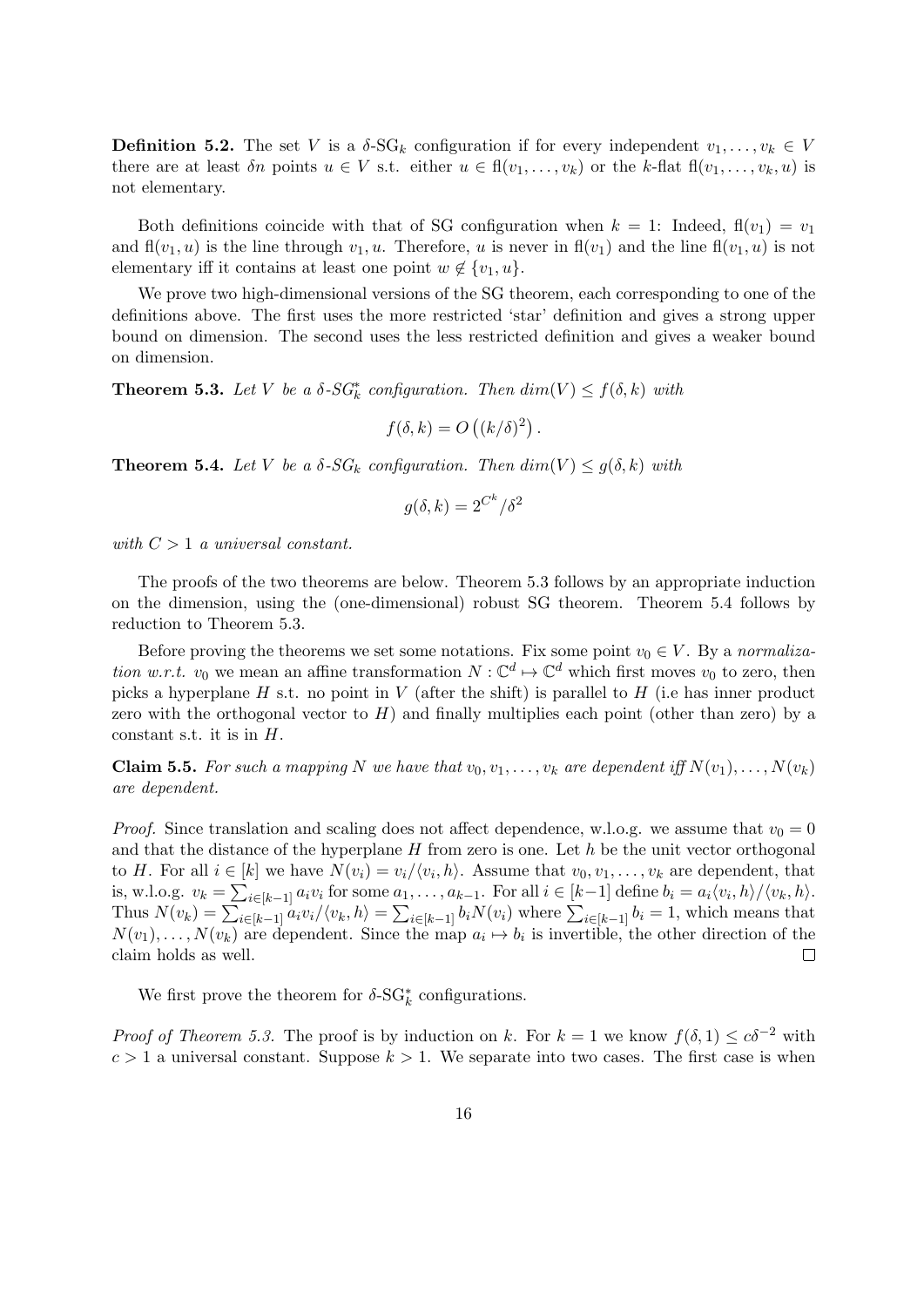*V* is an  $(\delta/(2k))$ -SG<sub>1</sub> configuration and we are done using the bound on  $k = 1$ . In the other case there is some point  $v_0 \in V$  s.t. the size of the set of points on special lines through  $v_0$  is at most  $\delta/(2k)$  (a line is special if it contains at least three points). Let *S* denote the set of points on special lines through  $v_0$ . Thus  $|S| < \delta n/(2k)$ . Let  $N : \mathbb{C}^d \to \mathbb{C}^d$  be a normalization w.r.t.  $v_0$ . Notice that for points  $v \notin S$  the image  $N(v)$  determines *v*. Similarly, all points on some special line map to the same point via *N*.

Our goal is to show that  $V' = N(V \setminus \{v_0\})$  is a  $((1 - 1/(2k))\delta)$ - $SG^*_{k-1}$  configuration (after eliminating multiplicities from *V*<sup> $\prime$ </sup>). This will complete the proof since dim(*V*)  $\leq$  dim(*V*<sup> $\prime$ </sup>) + 1. Indeed, if this is the case we have

$$
f(\delta, k) \le \max\{4c(k/\delta)^2, f((1 - 1/(2k))\delta, k - 1) + 1\}.
$$

and by induction we have  $f(\delta, k) \leq 4c(k/\delta)^2$ .

Fix  $v'_1, \ldots, v'_{k-1}$  ∈ *V'* to be  $k-1$  independent points (if no such tuple exists then *V'* is trivially a configuration). Let  $v_1, \ldots, v_{k-1} \in V$  be points s.t.  $N(v_i) = v'_i$  for  $i \in [k-1]$ . Claim 5.5 implies that  $v_0, v_1, \ldots, v_{k-1}$  are independent. Thus, there is a set  $U \subset V$  of size at least  $\delta n$  s.t. for every  $u \in U$  either  $u \in fl(v_0, v_1, \ldots, v_{k-1})$  or the k-flat  $fl(v_0, v_1, \ldots, v_{k-1}, u)$  contains a point w outside fl(*v*0*, v*1*, . . . , vk−*1) *∪ {u}*.

Let  $\tilde{U} = U \setminus S$  so that *N* is invertible on  $\tilde{U}$  and

$$
|\tilde{U}| \ge |U| - |S| \ge (1 - 1/(2k))\delta n.
$$

Suppose  $u \in U$  and let  $u' = N(u)$ . By Claim 5.5 if  $u \in fl(v_0, v_1, \ldots, v_{k-1})$  then  $u'$  is in  $f_1(v'_1, \ldots, v'_{k-1})$ . Otherwise,  $f_1(v_0, v_1, \ldots, v_{k-1}, u)$  contains a point w outside  $f_1(v_0, v_1, \ldots, v_{k-1}) \cup$  $\{u\}$ . Let  $w' = N(w)$ . We will show that w' is (a) contained in the  $(k-1)$ -flat  $\text{fl}(v'_1, \ldots, v'_{k-1}, u')$ and (b) is outside  $\text{fl}(v'_1, \ldots, v'_{k-1}) \cup \{u'\}$ . Property (a) follows from Claim 5.5 since  $v_0, v_1, \ldots, v_{k-1},$ *u*, *w* are dependent and so  $v'_1, \ldots, v'_{k-1}, u', w'$  are also dependent. To show (b) observe first that by Claim 5.5 the points  $v'_1, \ldots, v'_{k-1}, u'$  are independent (since  $v_0, v_1, \ldots, v_{k-1}, u$  are independent) and so *u*' is not in  $fl(v'_1, \ldots, v'_{k-1})$ . We also need to show that  $w' \neq u'$  but this follows from the fact that  $u \neq w$  and so  $w' = N(w) \neq N(u) = u'$  since N is invertible on  $\tilde{U}$  and  $u \in \tilde{U}$ . Since

$$
|N(\tilde{U})| = |\tilde{U}| \ge (1 - 1/(2k))\delta n \ge (1 - 1/(2k))\delta|V'|
$$

 $\Box$ 

the proof is complete.

We can now prove the theorem for  $\delta$ -SG<sub>k</sub> configurations.

*Proof of Theorem 5.4.* The proof follows by induction on  $k$  (the case  $k = 1$  is given by Theorem 4.3). Suppose  $k > 1$ . Suppose that  $\dim(V) > g(\delta, k)$ . We want to show that there exist *k* independent points  $v_1, \ldots, v_k$  s.t. for at least  $1 - \delta$  fraction of the points  $w \in V$  we have that *w* is not in  $fl(v_1, \ldots, v_k)$  and the flat  $fl(v_1, \ldots, v_k, w)$  is elementary (i.e. does not contain any other point).

Let  $k' = g(1, k - 1)$ . By choice of *g* we have  $g(\delta, k) > f(\delta, k' + 1)$  with *f* from Theorem 5.3. Thus, by Theorem 5.3, we can find  $k' + 1$  independent points  $v_1, \ldots, v_{k'+1}$  s.t. there is a set *U* ⊂ *V* of size at least  $(1 - \delta)n$  s.t. for every  $u \in U$  we have that *u* is not in fl(*v*<sub>1</sub>*, . . . , v<sub>k'+1</sub>*) **and** the  $(k' + 1)$ -flat  $f(x_1, \ldots, x_{k'+1}, u)$  contains only one point, namely *u*, outside  $f(x_1, \ldots, x_{k'+1})$ .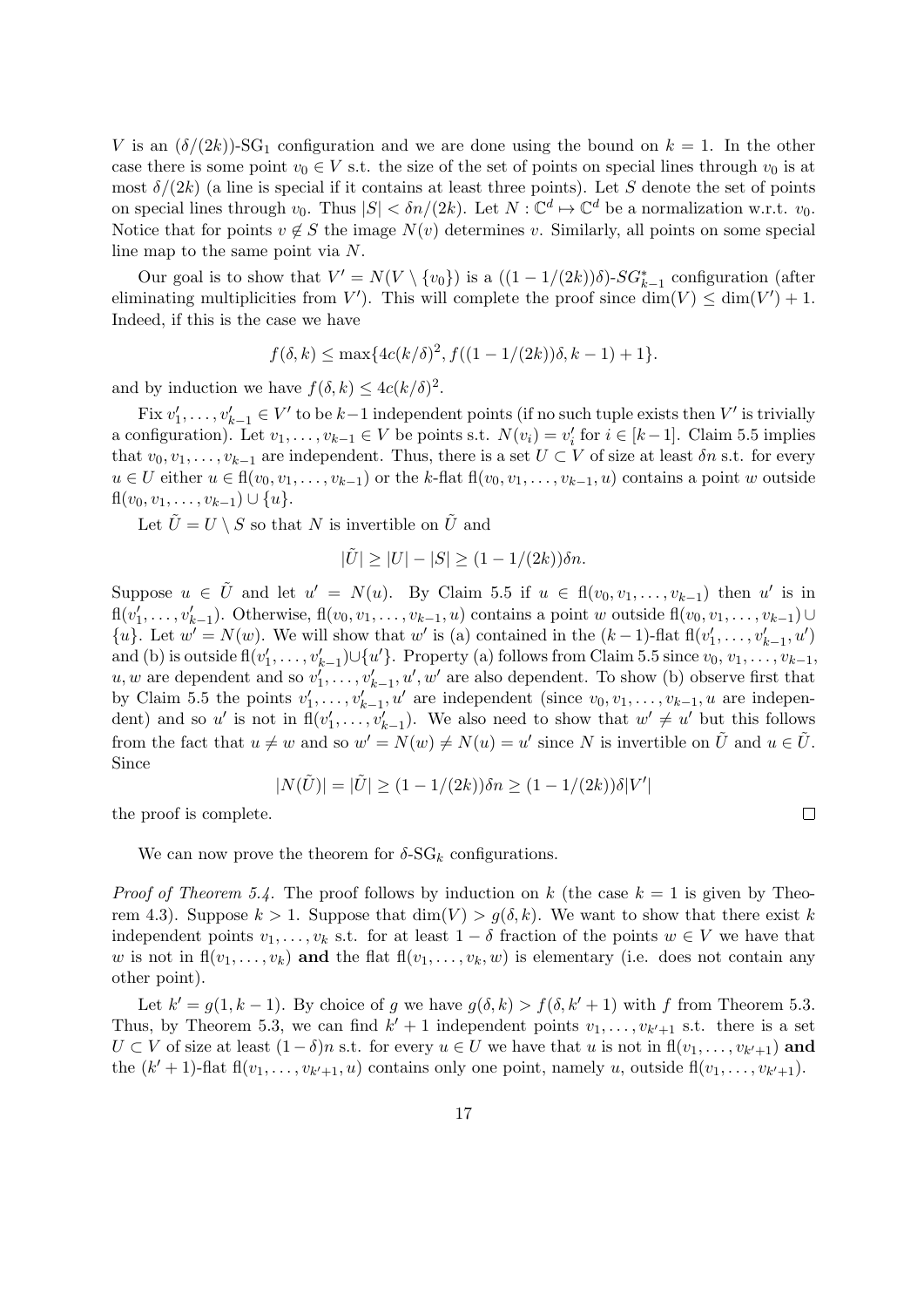We now apply the inductive hypothesis on the set  $V \cap fl(v_1, \ldots, v_{k'+1})$  which has dimension at least  $k' = g(1, k - 1)$ . This gives us *k* independent points  $v'_1, \ldots, v'_k$  that define an elementary  $(k-1)$ -flat fl $(v'_1, \ldots, v'_k)$ . (Saying that *V* is not 1-SG<sub>*k*-1</sub> is the same as saying that it contains an elementary  $(k-1)$ -flat). Joining any of the points  $u \in U$  to  $v'_1, \ldots, v'_k$  gives us an elementary *k*-flat and so the theorem is proved.  $\Box$ 

# **6 Generalizations of the Motzkin-Rabin Theorem**

In this section we prove two variants of the Motzkin-Rabin Theorem. The first is a quantitative analog in the spirit of Theorem 4.3. The second is a variant in which the number of colors is three (instead of two).

#### **6.1 A Quantitative Variant**

**Definition 6.1** ( $\delta$ -MR configuration). Let  $V_1, V_2$  be two disjoint finite subsets of  $\mathbb{C}^d$ . Points in *V*<sup>1</sup> are of *color* 1 and points in *V*<sup>2</sup> are of *color* 2. A line is called *bi-chromatic* if it contains at least one point from each of the two colors. We say that  $V_1, V_2$  are a  $\delta$ -MR configuration if for every  $i \in [2]$  and for every point  $p \in V_i$ , the bi-chromatic lines through  $p$  contain at least  $\delta|V_i|$ points.

**Theorem 6.2.** *Let*  $V_1, V_2 \subset \mathbb{C}^d$  *be a δ-MR configuration. Then* 

$$
dim(V_1, V_2) \le O(1/\delta^4).
$$

*Proof.* We will call a line passing through exactly two points in  $V_1$  (resp.  $V_2$ ) a  $V_1$ -ordinary (resp. *V*2-ordinary) line. W.l.o.g. assume

 $|V_1| \leq |V_2|$ .

We seperate the proof into two cases:

Case I is when  $V_2$  is a  $(\delta/2)$ -SG configuration. Then, by Theorem 4.3, dim $(V_2) \leq O(1/\delta^2)$ . If in addition

$$
\dim(V_1) \le 13/(\delta/2)^2
$$

then we are done. Otherwise, by Theorem 4.3, there exists a point  $a_0 \in V_1$  such that there are at least  $(1 - \delta/2)|V_1|$  *V*<sub>1</sub>-ordinary lines through *a*<sub>0</sub>. Let *a*<sub>1</sub>*,..., a<sub>k</sub> denote the points in <i>V*<sub>1</sub> that belong to these lines with  $k \geq (1 - \delta/2)|V_1|$ . We now claim that  $V_2 \cup \{a_0\}$  spans all the points in *V*<sub>1</sub>. This will suffice since, in this case,  $\dim(V_2) \leq O(1/\delta^2)$ . Let  $a \in V_1$ . Then, since *V*<sub>1</sub>*, V*<sub>2</sub> is a  $\delta$ -MR configuration, there are at least  $\delta|V_1|$  points in  $V_1$  such that the line through them and *a* contains a point in  $V_2$ . One of these points must be among  $a_1, \ldots, a_k$ , say it is  $a_1$ . Since *a* is in the span of  $V_2$  and  $a_1$  and since  $a_1$  is in the span of  $V_2$  and  $a_0$  we are done.

Case II is when  $V_2$  is not a  $(\delta/2)$ -SG configuration. In this case, there is a point  $b \in V_2$ such that there are at least  $(1 - \delta/2)|V_2| V_2$ -ordinary lines through *b*. From this fact and from the *δ*-MR property, we get that  $|V_1| \ge (\delta/2)|V_2|$  (there are at least  $(\delta/2)|V_2|$   $V_2$ -ordinary lines through *b* that have an additional point from  $V_1$  on them). This implies that the union  $V_1 \cup V_2$ is a  $(\delta^2/4)$ -SG configuration and the result follows by applying Theorem 4.3.  $\Box$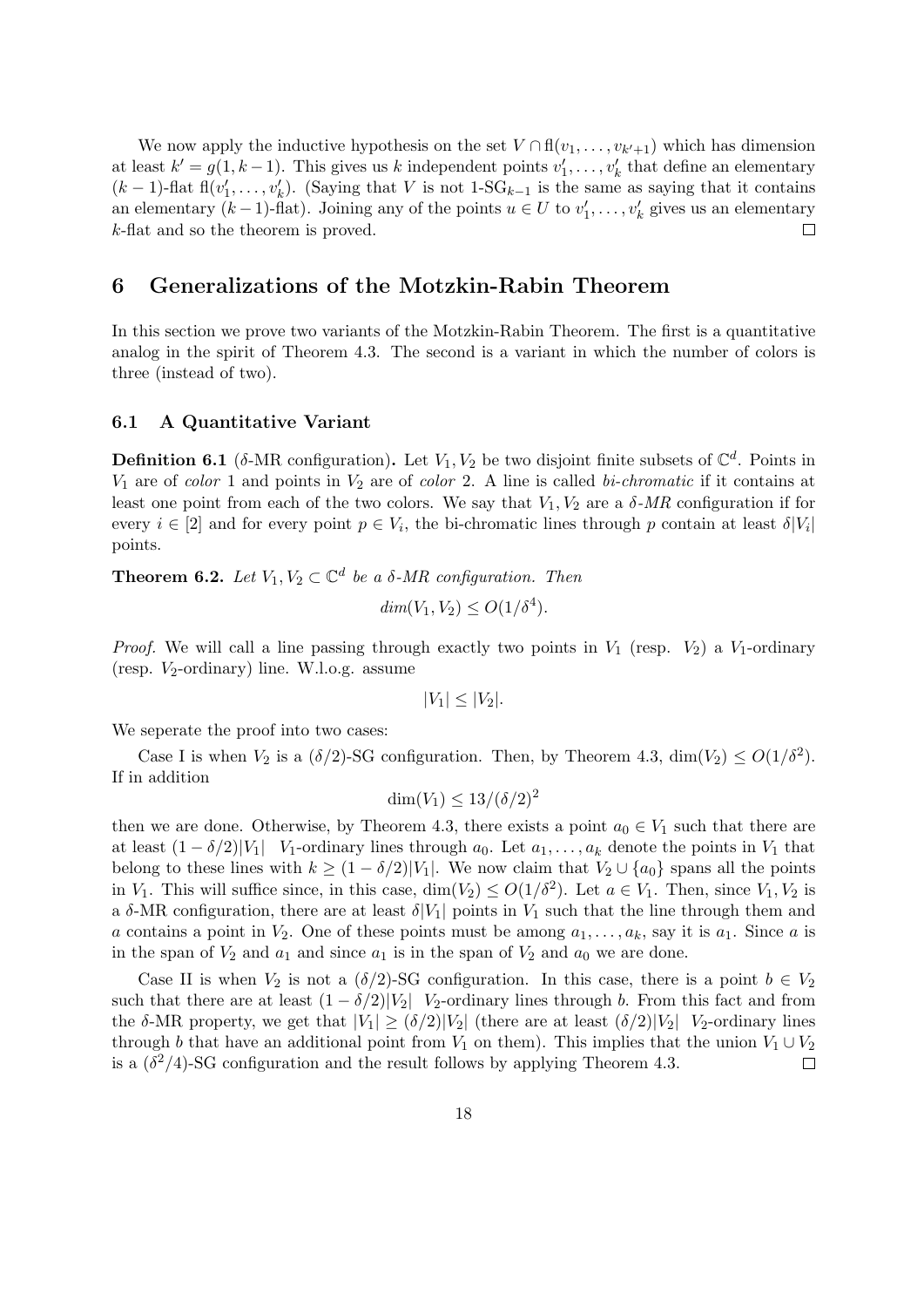#### **6.2 A Three Colors Variant**

**Definition 6.3** (3MR configuration). Let  $V_1, V_2, V_3$  be three pairwise disjoint finite subsets of  $\mathbb{C}^d$ , each of distinct points. We say that  $V_1, V_2, V_3$  is a *3MR*-configuration if every line  $\ell$  so that  $ℓ ∩ (V₁ ∪ V₂ ∪ V₃)$  has more than one point intersects at least two of the sets  $V₁, V₂, V₃$ .

**Theorem 6.4.** *Let*  $V_1, V_2, V_3$  *be a 3MR configuration and denote*  $V = V_1 \cup V_2 \cup V_3$ *. Then* 

$$
dim(V) \le O(1).
$$

*Proof.* Assume w.l.o.g. that  $V_1$  is not smaller than  $V_2$ ,  $V_3$ . Let  $\alpha = 1/16$ . There are several cases to consider:

**1.**  $V_1$  is an  $\alpha$ -SG configuration. By Theorem 4.3, the dimension of  $V_1$  is at most

$$
d_1 = O(1/\alpha^2).
$$

Consider the two sets

$$
V_2' = V_2 \setminus \text{span}(V_1) \text{ and } V_3' = V_3 \setminus \text{span}(V_1),
$$

each is a set of distinct points in  $\mathbb{C}^d$ . Assume w.l.o.g. that  $|V'_2| \geq |V'_3|$ .

**1.1.**  $V'_2$  is an  $\alpha$ -SG configuration. By Theorem 4.3, the dimension of  $V'_2$  is at most

$$
d_2 = O(1/\alpha^2).
$$

Fix a point *v*<sub>3</sub> in *V*<sub>3</sub><sup>'</sup>. For every point  $v \neq v_3$  in *V*<sub>3</sub><sup>'</sup> the line through *v*<sub>3</sub>*, v* contains a point from span $(V_1) \cup V'_2$ . Therefore,

$$
\dim(V) \le d_1 + d_2 + 1 \le O(1).
$$

**1.2.** *V*<sub>2</sub> is not an  $\alpha$ -SG configuration. There is a point  $v_2$  in  $V_2'$  so that for  $k \ge |V_2'|/2$ of the points  $v \neq v_2$  in  $V'_2$  the line through  $v_2, v$  does not contain any other point from  $V_2'$ . If  $V_2' = \text{span}(V_1, v_2)$  then the dimension of  $V_1 \cup V_2$  is at most  $d_1 + 1$  and we are done as in the previous case. Otherwise, there is a point  $v'_2$  in  $V'_2 \setminus \text{span}(V_1, v_2)$ . We claim that in this case  $|V'_3| \ge k/2$ . Denote by  $P_2$  the *k* points  $v \ne v_2$  in  $V'_2$  so that the line through  $v_2, v$  does not contain any other point from  $V'_2$ . For every  $v \in P_2$ there is a point  $V_{1,3}(v)$  in  $V_1 \cup V_3$  that is on the line through  $v, v_2$  (the point  $v_2$  is fixed). There are two cases to consider.

The first case is that for at least  $k/2$  of the points *v* in  $P_2$  we have  $V_{1,3}(v) \in V_3$ . In this case clearly  $|V_3| \geq k/2$ .

The second case is that for at least  $k/2$  of the points *v* in  $P_2$  we have  $V_{1,3}(v) \in V_1$ . Fix such a point  $v \in P_2$  (which is in span( $V_1, v_2$ )). The line through  $v'_2, v$  contains a point *v*<sup> $\prime$ </sup> from  $V_1 \cup V_3$ . The point *v*<sup> $\prime$ </sup> is not in span( $V_1$ ), as if it was then  $v_2'$  would be in span $(v, v')$  ⊆ span $(V_1, v)$ . Therefore  $v'$  is in  $V_3$ . This also implies that  $|V'_3|$  ≥  $k/2$ .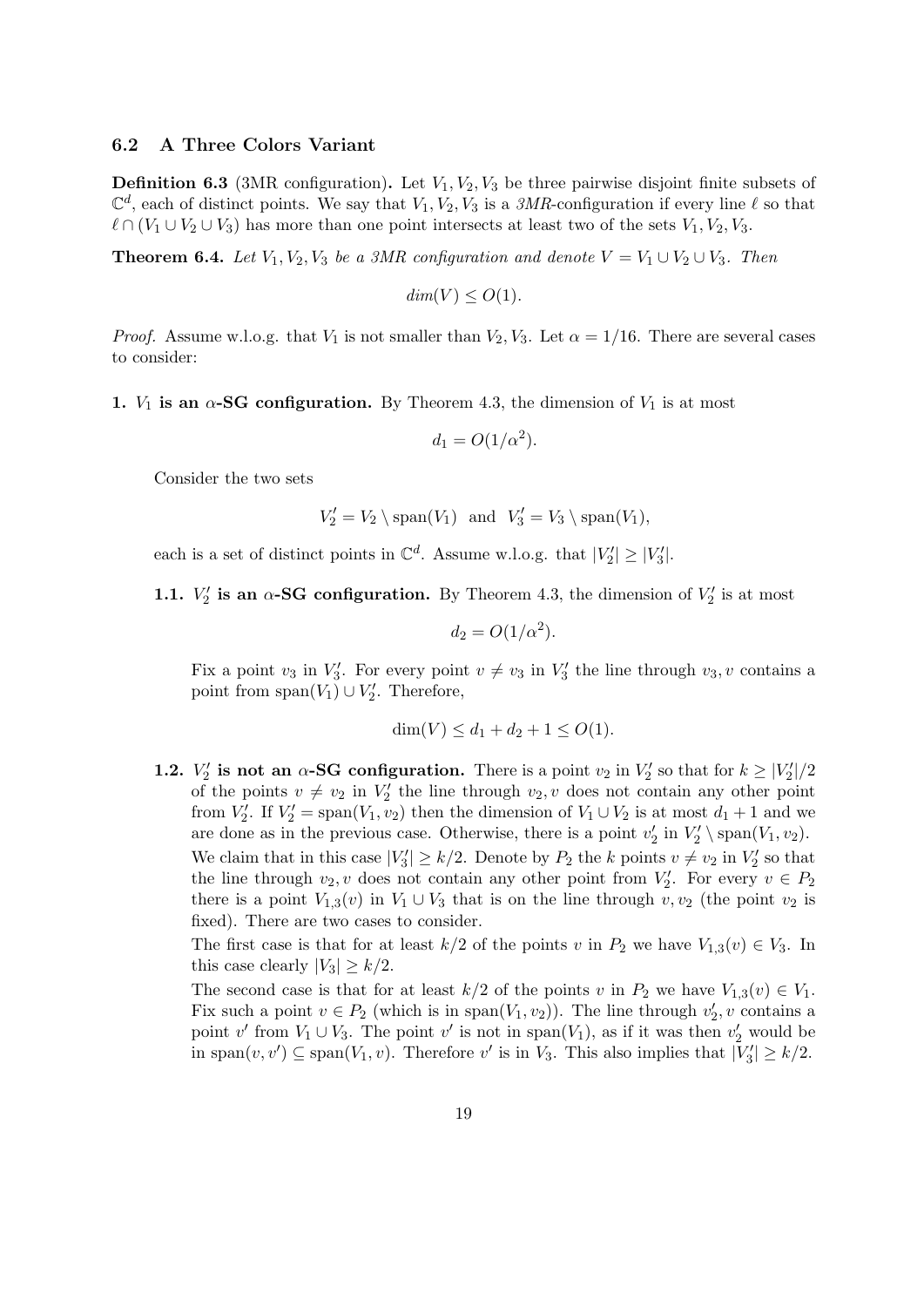Denote  $V' = V_2 \cup V'_3$ . So we can conclude that for every  $v'$  in  $V'$  the special lines through *v*' contain at least  $|V'|/8$  of the points in  $V_1 \cup V_2 \cup V_3$ . As in the proof of Theorem 4.3, we can thus define a family of triples *T*, each triple of three distinct collinear points in *V*, so that each  $v'$  in  $V'$  belongs to at least  $|V'|/8$  triples in *T* and each two distinct  $v', v''$  in  $V'$  belong to at most 6 triples.

By a slight abuse of notation, we also denote by *V* the matrix with rows defined by the points in  $V$ . Let  $V_1$  be the submatrix of  $V$  with row defined by points in  $\text{span}(V_1) \cap V$  and  $V'$  be the submatrix of  $V$  with row defined by points in  $V'$ . Use the triples in *T* to construct a matrix *A* so that  $A \cdot V = 0$ . Let  $A_1$  be the submatrix of *A* consisting of the columns that correspond to span $(V_1) \cap V$  and A<sup>*'*</sup> be the submatrix of *A* consisting of the columns that correspond to *V*'. Therefore,  $A' \cdot V' = -A_1 \cdot V_1$ which implies

$$
rank(A' \cdot V') \le rank(A_1 \cdot V_1) \le d_1.
$$

By the above discussion  $A'$  is a  $(3, |V'|/8, 6)$ -design matrix and thus, by Theorem 3.2, has rank at least

$$
|V'| - O(1)
$$

and so

$$
\dim(V') \le O(1) + d_1 \le O(1).
$$

We can finally conclude that

$$
\dim(V) \le d_1 + \dim(V') \le O(1).
$$

**2.** *V*<sub>1</sub> is not an  $\alpha$ -SG configuration. There is a point  $v_1$  in  $V_1$  so that for at least  $|V_1|/2$  of the points  $v \neq v_1$  in  $V_1$  the line through  $v_1, v$  does not contain any other point from  $V_1$ . Assume w.l.o.g. that  $|V_2| \geq |V_3|$ . This implies that

$$
|V_2| \ge |V_1|/4.
$$

**2.1.**  $|V_3| < |V_2|/16$ . In this case the configuration defined by  $V_1 \cup V_2$  is an *α*-SG configuration. By Theorem 4.3, the dimension of  $V_1 \cup V_2$  is at most

$$
d_{1,2}=O(1/\alpha^2).
$$

Fix a point  $v_3$  in  $V_3$ . For every point  $v \neq v_3$  in  $V_3$  the line through  $v_3$ , *v* contains a point from  $V_1 \cup V_2$ . Therefore,

$$
\dim(V) \le d_{1,2} + 1 \le O(1).
$$

**2.1.**  $|V_3| \ge |V_2|/16$ . In this case *V* is an *α*-SG configuration. By Theorem 4.3, the dimension of *V* is thus at most  $O(1/\alpha^2)$ .

 $\Box$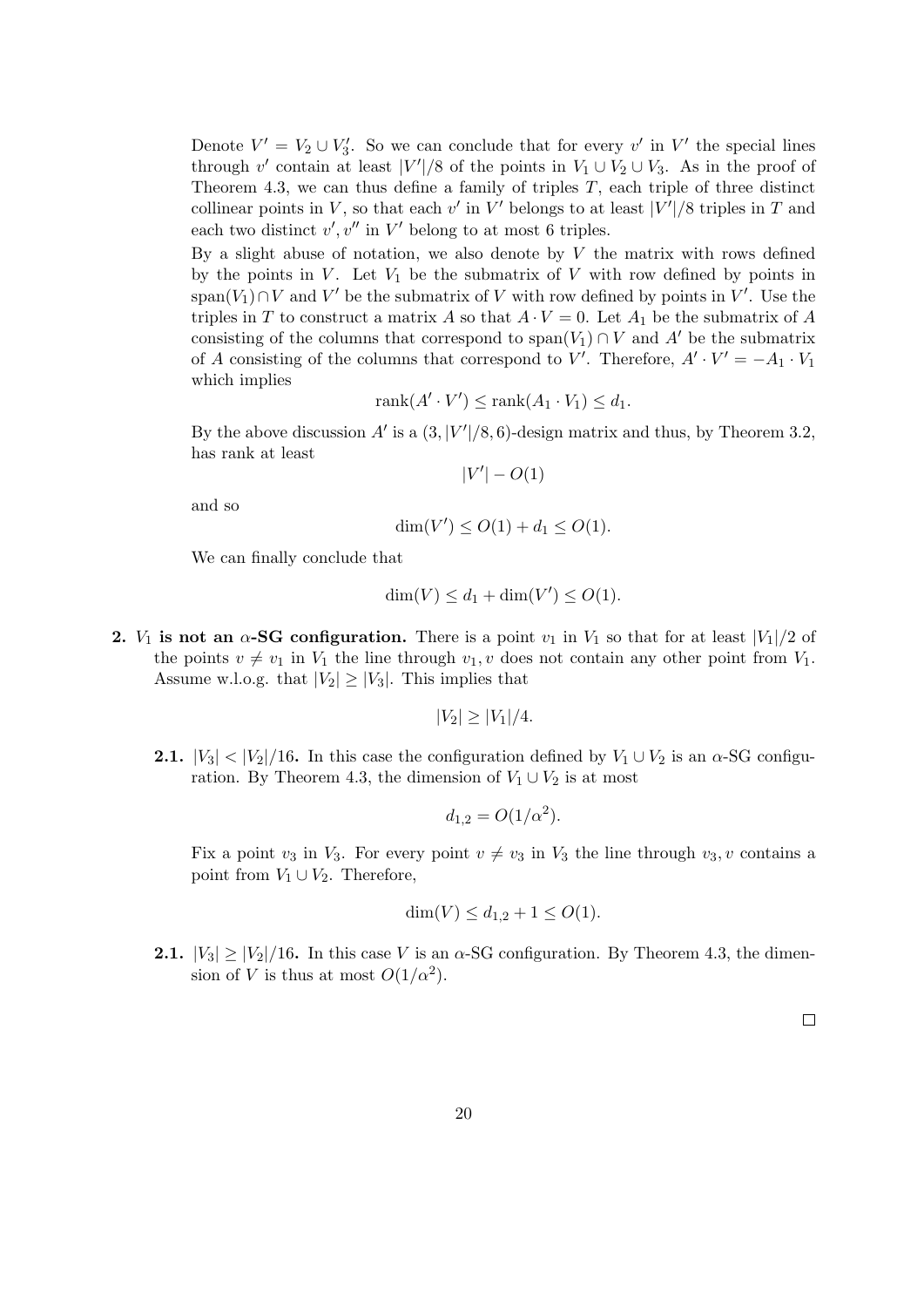# **7 Two-Query Locally Correctable Codes**

We now prove the non-existence of 2-query (linear) locally correctable codes (LCC) over  $\mathbb{C}$ . We start by formally defining locally correctable codes:

**Definition 7.1** (Linear locally correctable code (LCC)). Let F be some field. A  $(q, \delta)$ -LCC over F is a linear subspace  $C \subset \mathbb{F}^m$  such that there exists a randomized decoding procedure  $D: \mathbb{F}^m \times [m] \mapsto \mathbb{F}$  with the following properties:

- 1. For all  $x \in C$ , for all  $i \in [m]$  and for all  $v \in \mathbb{F}^m$  with  $w(v) \leq \delta m$  we have that  $D(x+v, i) =$  $x_i$  with probability at least  $3/4$  (the probability is taken only over the internal randomness of *D*).
- 2. For every  $y \in \mathbb{F}^m$  and  $i \in [m]$ , the decoder  $D(y, i)$  reads at most q positions in y.

The *dimension* of an LCC is simply its dimension as a subspace of  $\mathbb{F}^m$ .

In the above definition we allow the algorithm *D* to perform operations over the field  $\mathbb{F}$ . Since we do not care about the running time of *D* we do not discuss issues of representation of field elements and efficiency of handling them. (In any case, it turns out that for linear codes in the small number of queries and low error case, one can assume w.l.o.g. that the decoder is also linear, see Lemma 7.4 below.)

Our result on locally decodable codes is the following:

**Theorem 7.2** (Restatement of Theorem 3— non-existence of 2 query LCCs over  $\mathbb{C}$ ). Let  $C \subset$  $\mathbb{C}^m$  *be a*  $(2, \delta)$ -*LCC* over  $\mathbb{C}$ *. Then* 

$$
\dim(C) \le O(1/\delta^9).
$$

As in Theorem 4.3, also in this theorem,  $\delta$  can be an arbitrary function of *m*. To make the connection between LCCs and *SG*-configurations explicit, we define the notion of a *δ*-LCC configuration.

**Definition 7.3** ( $\delta$ -LCC Configuration). A list of non-zero points  $(v_1, \ldots, v_m)$  in  $\mathbb{C}^d$  (not necessarily distinct) is called a  $\delta$ -LCC configuration if for every subset  $\Delta \subset [m]$  of size at most  $\delta m$ and for every  $i \in [m]$ , there exist  $j, k \in [m] \setminus \Delta$  such that either  $v_i \in \{v_j, v_k\}$  (in which case  $v_i$ can be recovered by its own copies), or  $v_i, v_j, v_k$  are three distinct collinear points (in which case  $v_i$  is recovered by two other coordinates).

The following lemma shows the connection between these two notions.

**Lemma 7.4.** *If there exists a*  $(2, δ)$ *-LCC of dimension n over*  $\mathbb C$  *then there exists a*  $δ$ *-LCC configuration of dimension at least*  $n-1$  *over*  $\mathbb{C}$ *.* 

To prove the lemma we will use the following definition.

**Definition 7.5** (Generating set). Let  $C \subset \mathbb{F}^m$  be a subspace. We say that a list of vectors  $V = (v_1, \ldots, v_m)$  in  $\mathbb{F}^n$  is a *generating set* for *C* if

$$
C = \{ (\langle y, v_1 \rangle, \langle y, v_2 \rangle, \dots, \langle y, v_m \rangle) \mid y \in \mathbb{F}^n \},
$$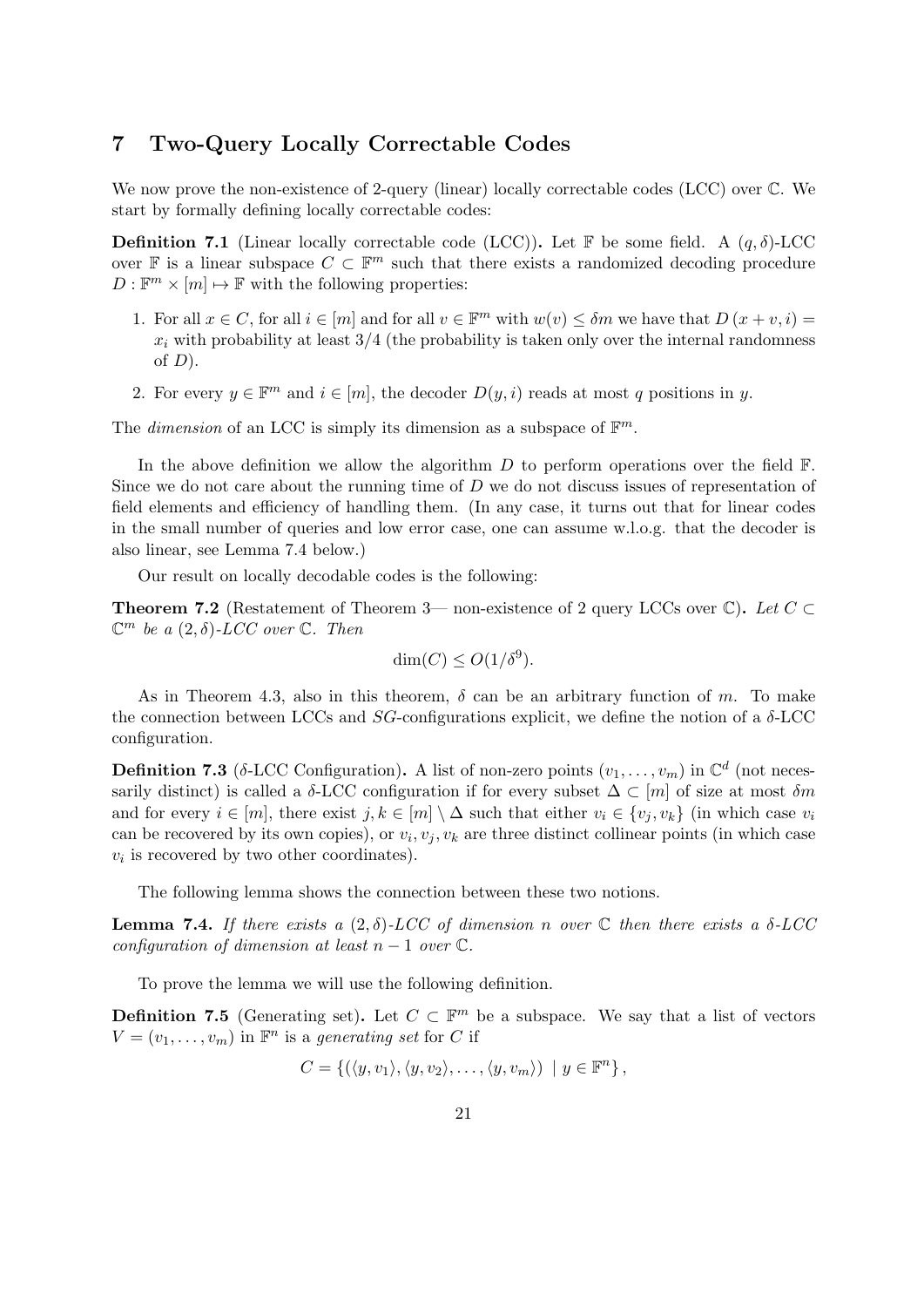where  $\langle y, v \rangle$  is the standard inner product over **F**.

*Proof of Lemma 7.4.* Let  $V = (v_1, \ldots, v_m)$  be a generating set for C with dim(V)  $\geq n-1$ . We might lose 1 since we defined  $dim(V)$  as the dimension of the smallest *affine* subspace containing *V*. When the local decoder for *C* reads two positions in a codeword, it is actually reading  $\langle y, v_j \rangle$ ,  $\langle y, v_k \rangle$  for some vector  $y \in \mathbb{C}^n$  (or noisy versions of them). In order to be able to recover  $\langle y, v_i \rangle$  from  $\langle y, v_i \rangle, \langle y, v_k \rangle$  with positive probability it must be that  $v_i \in \text{span}\{v_i, v_k\}.$ (If we choose *y* as Gaussian and  $v_i$  is not in the span of  $v_j$ ,  $v_k$  then even conditioned on the values of  $\langle y, v_i \rangle$ ,  $\langle y, v_k \rangle$  the r.v.  $\langle y, v_i \rangle$  takes any specific value with probability zero.) Applying an invertible linear transformation on *V* preserves properties such as one vector being in the span of another set. So we can assume w.l.o.g. that the first coordinate in all elements of *V* is non-zero. Scaling each  $v_i$  by a non-zero scalar also preserves the properties of spans and so we can assume w.l.o.g. that the first coordinate in each  $v_i$  is equal to 1. Now, for  $v_i$  to be in the span of  $v_j, v_k$  it must be that either  $v_i \in \{v_j, v_k\}$  or  $v_i$  is on the line passing through  $v_j, v_k$  (and they are all distinct). Thus, we have a  $\delta$ -LCC configuration with dimension *n* − 1.  $\Box$ 

In view of this lemma, in order to prove Theorem 7.2 it is enough to prove:

**Theorem 7.6.** *Let*  $V = (v_1, \ldots, v_m) \in (\mathbb{C}^d)^m$  *be a δ*-*LCC configuration. Then* 

$$
dim(V) \le O(1/\delta^9).
$$

#### **7.1 Proof of Theorem 7.6**

Let  $V = (v_1, \ldots, v_m)$  be the list of *m* points in  $\mathbb{C}^d$ . The main difficulty in proving the theorem is that some of these points may be the same. That is, two points  $v_i, v_j$  can actually correspond to the same vector in  $\mathbb{C}^d$ . In this case we say that  $v_i, v_j$  are *copies* of each other. Otherwise, we say that  $v_i, v_j$  are *distinct*. If *v* is a point in the list *V*, we let the *multiplicity* of *v*, denoted  $M(v)$ , be the number of times that (a copy of) *v* occurs in *V*.

We note that while repetitions make the proof of Theorem 7.6 more complicated, we do not know if they actually help in constructing LCCs with better parameters. Our proof will proceed in an iterative way, at each step identifying a sufficiently large sublist with small dimension and removing it. The key step will be the following theorem:

**Theorem 7.7.** *There exists an integer*  $K_1 > 0$  *s.t. the following holds. Let*  $V = (v_1, \ldots, v_m) \in$  $({\mathbb{C}}^d)^m$  be a  $\delta$ -LCC configuration. Then there exists a sublist  $V' \subset V$  of size at least  $\delta^3 m/K_1$  and *dimension at most*  $K_1/\delta^6$ .

*Proof.* If there exists a point  $v \in V$  with multiplicity larger that  $\delta m/10$  then the theorem is true by taking V' to be all copies of this point. This avoids the case where a point is recovered mostly by its own copies. For the rest of the proof we can, thus, assume the following.

**Fact 7.8.** For all  $v \in V$  and for every sublist  $\Delta$  of V of size at most  $\delta m/2$  there is a collinear *triple containing v such that the other two points in the triple are not in*  $\Delta$  *(and are distinct from v).*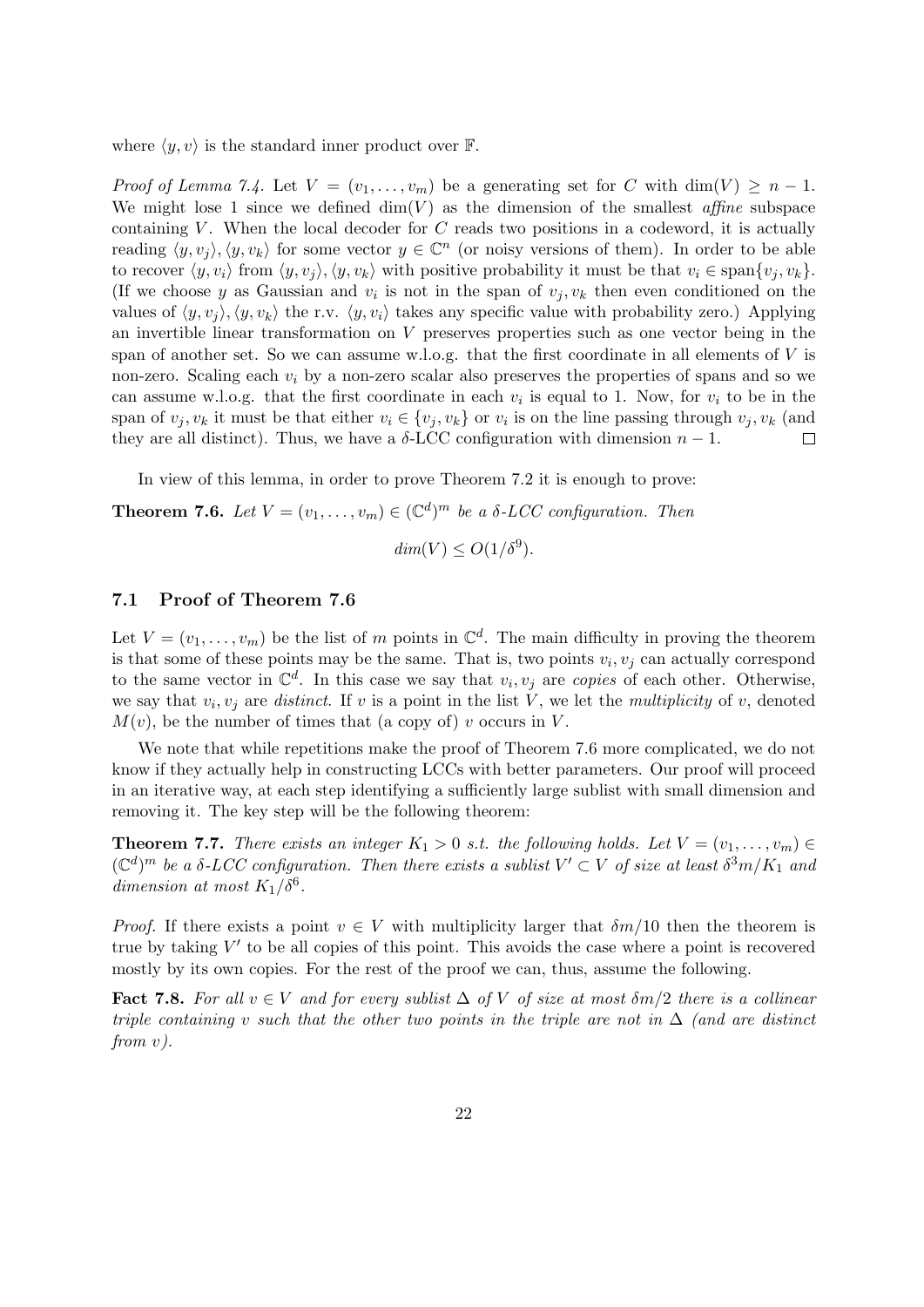We will describe a (probabilistic) construction of a family of collinear triples and build a design matrix from it. We call a triple of points in *V good* if it contains three distinct collinear points. We define a family *T* of good triples as follows: For every line *ℓ* that has at least three distinct points in *V* we will define (randomly) a family  $T_\ell$  of good triples (later we will fix the randomness). The family *T* will be the union of all these sets.

**Remark 7.9.** The construction of *T* we present is probabilistic. It is possible to construct *T* explicitly and achieve similar properties. We choose to present the probabilistic construction as it is simpler and less technical.

Let  $\ell$  be such a line with r points on it (counting multiplicities). Denote by  $V(\ell)$  the sublist of *V* containing all points that lie on  $\ell$ . We first take the family *F* of triples on [*r*] given by Lemma 4.6 and then pick a random one-to-one mapping  $\rho : [r] \mapsto V(\ell)$ . For a triple *t* in *F* we denote by  $\rho(t)$  the triple of points in  $V(\ell)$  that is the image of t under  $\rho$ . We take  $T_{\ell}$  to be the set of all triples  $\rho(t)$  with  $t \in F$  and such that  $\rho(t)$  is good (i.e., it 'hits' three distinct points).

Intuitively, we will have many good triples on a line (in expectation) if there are no two points whose copies cover most of the line (then the probability of hitting three distinct points is small). We will later show that this cannot happen on too many lines.

The next proposition shows that there is a way to fix the randomness so that *T* contains a quadratic number of triples.

**Proposition 7.10.** *The expectation of*  $|T|$  *is at least*  $\alpha m^2$  *with*  $\alpha = (\delta/15)^3$ *.* 

We will prove this proposition later in Section 7.2 and will continue now with the proof of the theorem.

Fix *T* to be a family of triples that has size at least the expectation of *|T|*. By construction and Lemma 4.6, the family *T* contains only good triples and each pair of points appears in at most 6 different triples (since every two distinct points define a single line and two non-distinct points never appear in a triple together). The family *T* thus defines a 3-regular hypergraph with vertex set  $[m]$  and at least  $\alpha m^2$  edges and of co-degree at most 6. Lemma 4.9 thus implies that there is a sublist  $V'$  of  $V$  of size at least

$$
|V'| = m' \ge \alpha m / 12 \ge (\delta / 45)^3 m
$$

with the following property: Let T' be the subfamily of T that V' induces. Every  $v'$  in V' is contained in at least *αm/*2 triples in *T ′* .

By a slight abuse of notation, we also denote by  $V'$  the  $m' \times d$  matrix with rows defined by the points in  $V'$  (including repetitions). We now use the triples in  $T'$  to construct a matrix  $A'$ so that  $A' \cdot V' = 0$ . By the above discussion  $A'$  is a  $(3, \alpha m/2, 6)$ -design matrix and thus, by Theorem 3.2, has rank at least

$$
m' - \left(\frac{18m'}{\alpha m}\right)^2 \ge m' - (18/\alpha)^2
$$

and so

$$
\dim(V') \le (18/\alpha)^2 \le (60/\delta)^6
$$

as was required.

 $\Box$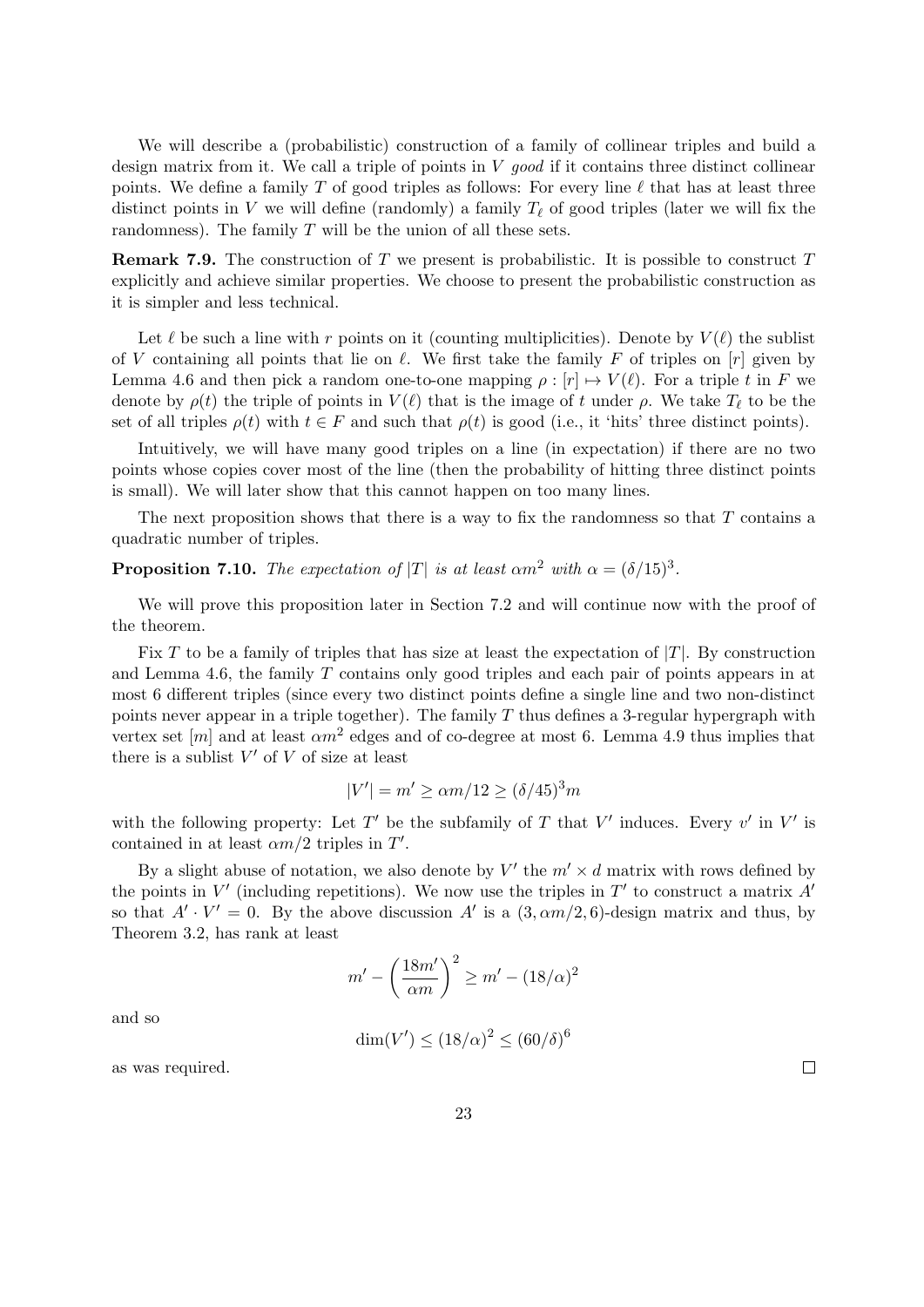The next proposition shows how the above theorem can be used repeatedly on a given LCC.

**Proposition 7.11.** *There exist an integer*  $K_2 > 0$  *s.t. the following holds: Let*  $V = (v_1, \ldots, v_m) \in$ (C *d* ) *<sup>m</sup> be a δ-LCC configuration and let U, W be a partition of V into two disjoint sublists such that*  $W \cap span(U) = \emptyset$ . Then there exists a new partition of V to two sublists  $U'$  and  $W'$  such *that*  $W' \cap span(U') = \emptyset$  *and such that* 

- *1.*  $|U'| \geq |U| + \delta^3 m / K_2$ , and
- 2.  $dim(U') \leq dim(U) + K_2/\delta^6$ .

*Proof.* First, we can assume that all points in *W* have multiplicity at most *δm/*2 (otherwise we can add one point from *W* with high multiplicity to *U* to get  $U'$ ). Thus, for all points *v* and all sublists  $\Delta$  of size at most  $\delta m/2$  there is a collinear triple of three distinct points containing *v* and two other points outside  $\Delta$ . Again, this is to avoid points that are recovered mostly by copies of themselves.

For a point  $w \in W$  we define three disjoint sublists of points  $U(w)$ ,  $P_1(w)$  and  $P_2(w)$ . The first list,  $U(w)$ , will be the list of all points in U that are on special lines through w (that is, lines containing *w* and at least two other distinct points). Notice that, since  $w \notin \text{span}(U)$ , each line through *w* can contain at most one point from *U*. The second list,  $P_1(w)$ , will be the list of points in  $W \setminus \{w\}$  that are on a line containing *w* and a point from *U*. The third list,  $P_2(w)$ , will be of all other points on special lines through *w* (that is, on special lines that do not intersect *U*). These three lists are indeed disjoints, since *w* is the only common point between two lines passing through it. By the above discussion we have that  $|P_1(w)| + |P_2(w)| \ge \delta m/2$  for all  $w \in W$  (since removing these two lists destroys all collinear triples with *w*). We now separate the proof into two cases:

**Case I : There exists**  $w \in W$  with  $|P_1(w)| > \delta m/4$ . In this case we can simply take U' to be the points in *V* that are also in the span of  $\{w\} \cup U$ . This new *U'* will include all points in  $P_1(w)$  and so will grow by at least  $\delta m/4$  points. Its dimension will grow by at most one and so we are done.

**Case II : For all**  $w \in W$ ,  $|P_2(w)| \ge \delta m/4$ . Denote  $m' = |W|$ . In this case *W* itself is a *δ ′* -LCC configuration with

$$
\delta' = \frac{\delta m}{8m'}.
$$

Applying Theorem 7.7 we get a sublist  $U'' \subset W$  of size at least

$$
\frac{(\delta')^3 m'}{K_1} \ge (\delta/8)^3 \cdot \frac{m}{K_1}
$$

and dimension at most

$$
\frac{K_1}{(\delta')^6} \leq K_1 (8/\delta)^6.
$$

We can thus take  $U'$  to be the points in  $V$  that are in the span of  $U \cup U''$  and the proposition is proved.  $\Box$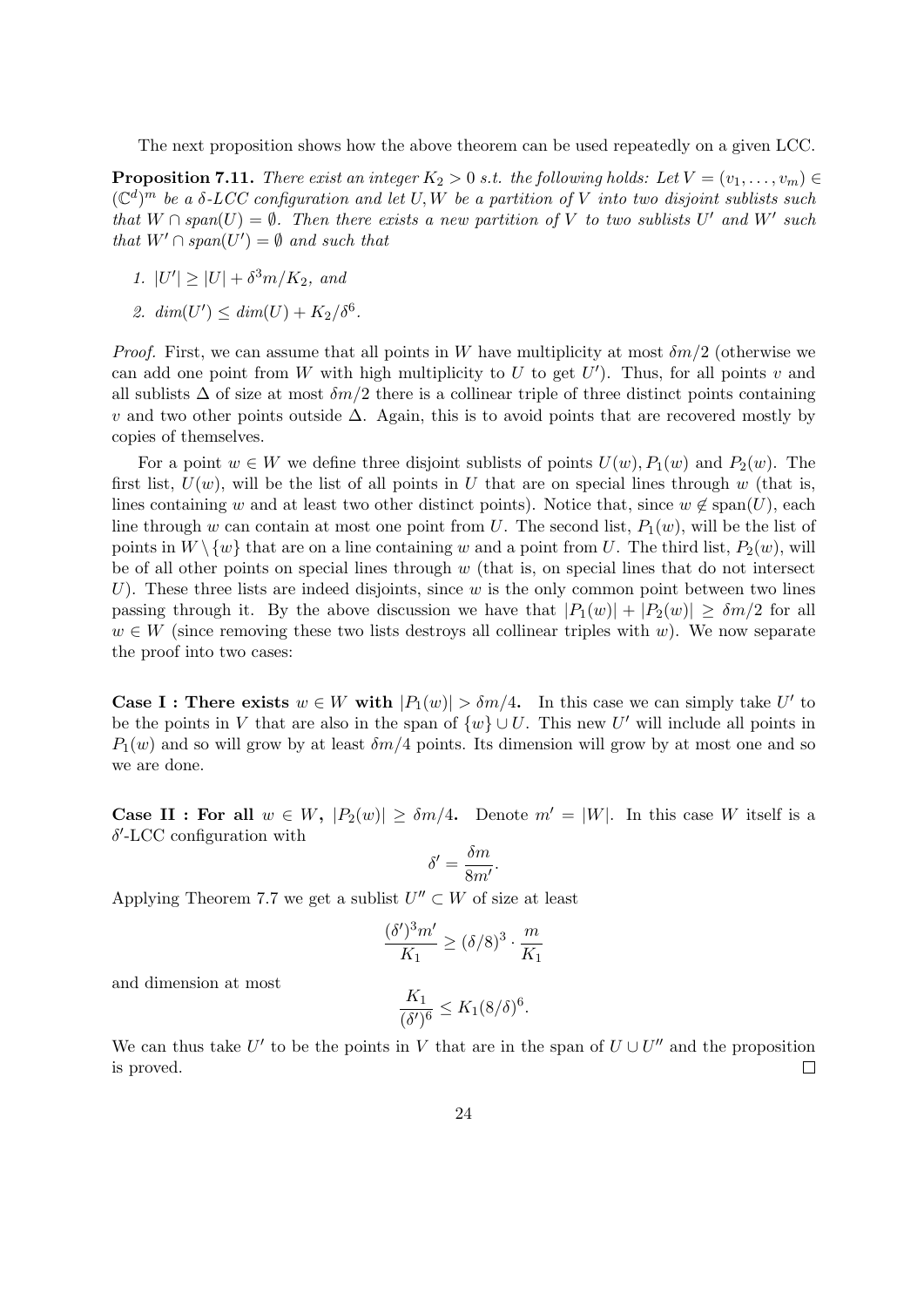*Proof of Theorem 7.6.* We apply Proposition 7.11 on *V*, starting with the partition  $U = \emptyset$ ,  $W =$ *V* and ending when  $U = V, W = \emptyset$ . We can apply the proposition at most  $K_2/\delta^3$  times and in each step add at most  $K_2/\delta^6$  to the dimension of *A* (which is initially zero). Therefore, the final list  $U = V$  will have dimension at most  $O(1/\delta^9)$ .  $\Box$ 

#### **7.2 Proof of Proposition 7.10**

Order the points in *V* so that all copies of the same point are consecutive and so that  $M(v_i) \leq$ *M*(*v*<sub>*j*</sub>) whenever *i* ≤ *j*. Let *S* ⊂ *V* be the sublist containing the first  $\delta m/10$  points in this ordering (we may be splitting the copies of a single point in the middle but this is fine). We will use the following simple fact later on:

**Fact 7.12.** *If*  $v \in S$  *and*  $M(v') < M(v)$  *then*  $v' \in S$ *.* 

For a point  $v \in V$  we denote by  $T(v)$  the set of (ordered) triples in T containing v and for a line  $\ell$  by  $T_{\ell}(v)$  the set of (ordered) triples in  $T_{\ell}$  containing *v*. Recall that these are all random variables determined by the choice of the mappings  $\rho$  for each line  $\ell$ .

The proposition will follow by the following lemma.

**Lemma 7.13.** Let  $v \in S$ . Then the expectation of  $|T(v)|$  is at least  $(\delta/10)^2 m$ .

The lemma completes the proof of the proposition: summing over all points in *S* we get

$$
\mathbb{E}[|T|] \geq \mathbb{E}\left[(1/3)\sum_{v \in V} |T(v)|\right] \text{ (each triple is counted at most three times)}
$$
  
\n
$$
\geq (1/3)\sum_{v \in S} \mathbb{E}[|T(v)|]
$$
  
\n
$$
\geq (1/3) \cdot (\delta m/10) \cdot ((\delta/10)^2 m) \geq (\delta/15)^3 m^2.
$$

*Proof of Lemma 7.13.* Denote by *L*(*v*) the set of all special lines through *v*. To prove the lemma we will identify a subfamily  $L'(v)$  of  $L(v)$  that contributes many triples to  $T(v)$ . To do so, we need the following definitions. For a set  $\gamma \subset \mathbb{C}^d$  denote by  $P(\gamma)$  the set of distinct points in *V* that are in *γ*. Denote  $M(\gamma) = \sum_{v \in P(\gamma)} M(v)$ . Denote by  $P(\vec{S})$  the set of distinct points not in *S*.

**Definition 7.14** (Degenerate line). Let  $\ell \in L(v)$ . We say that  $\ell \in L(v)$  is *degenerate* if either

- 1. The size of  $P(\ell) \cap P(\overline{S})$  is at most one. That is,  $\ell$  contains at most one distinct point outside *S*. Or,
- 2. There exists a point  $v_{\ell} \in P(\ell)$ , distinct from *v*, such that  $M(v_{\ell}) \geq (1 \delta/10)M(\ell)$ .

A degenerate line satisfying the first (second) property above will be called a degenerate line of the first (second) kind.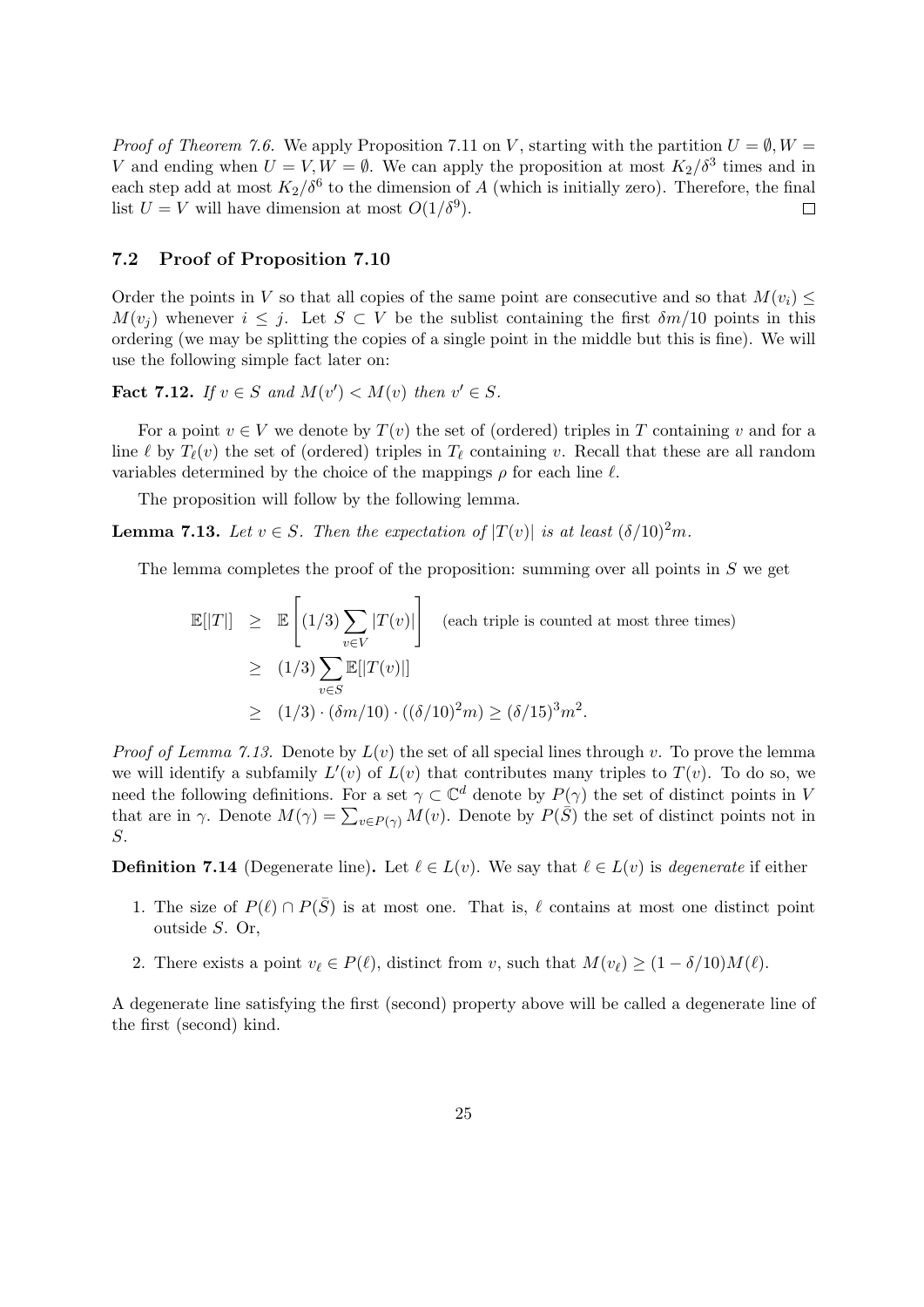Define  $L'(v)$  as the set of line  $\ell$  in  $L(v)$  that are not degenerate. We will continue by proving two claims. The first claim shows that every line in  $L'(v)$  contributes many triples in expectation to  $T(v)$ .

**Claim 7.15.** For every  $\ell \in L'(v)$  we have  $\mathbb{E}[|T_{\ell}(v)|] \geq \delta M(\ell)/10$ .

*Proof.* Denote  $r = |M(\ell)|$ . The family of triples  $T_{\ell}$  is obtained by taking a family of  $r(r-1)$ triples *F* on  $[r]$  (obtained from Lemma 4.6) and mapping it randomly to  $\ell$ , omitting all triples that are not good (those that do not have three distinct points). For each triple  $t \in F$  the probability that  $\rho(t)$  will be in  $T_{\ell}(v)$  can be lower bounded by

$$
\frac{3}{r} \cdot \frac{2r}{3(r-1)} \cdot \frac{\delta}{20} = \frac{\delta}{10(r-1)}
$$

The factor of  $3/r$  comes from the probability that one of the three entries in  $t$  maps to  $v$ (these are disjoint events so we can sum their probabilities).

The next factor,  $2r/(3(r-1))$ , comes from the probability that the second entry in *t* (in some fixed order) maps to a point distinct from *v*. Indeed since  $|P(\ell) \cap P(\bar{S})| \geq 2$  and using Fact 7.12 we know that there are at least two distinct points  $v', v''$  on  $\ell$  with  $M(v') \geq M(v)$  and  $M(v'') \geq v$ . Since  $M(v) + M(v') + M(v'') \leq r$ , we get that  $M(v) \leq r/3$ , and so there are at least 2*r/*3 "good" places for the second point to map to.

The last factor,  $\delta/20$ , comes from the probability that the third element of the triple will map to a point distinct from the first two. The bound of  $\delta/20$  will follow from the fact that  $\ell$ does not satisfy the second property in the definition of a degenerate line. To see why, let  $v_2$  be the image of the second entry in *t*. Since  $\ell$  is not degenerate,  $r' \triangleq r - M(v_2) > \delta r/10$ . Since  $|P(\ell) \cap P(\bar{S})| \geq 2$ , there is a point *v*' in  $P(\bar{S})$  not in  $\{v, v_2\}$ , and hence, by Fact 7.12,  $M(v) \leq$  $M(v')$ . Since  $M(v) + M(v') \leq r'$ , we get that  $M(v) \leq r'/2$ . Thus  $r' - M(v) \geq r'/2 \geq \delta r/20$ . But  $r' - M(v)$  is exactly the number of 'good' places that the third entry can map to that are from  $v$  and  $v_2$ .

Using linearity of expectation we can conclude

$$
\mathbb{E}[|T_{\ell}(v)|] \ge r(r-1) \cdot \frac{\delta}{10(r-1)} = \delta r/10.
$$

The second claim shows that there are many points on lines in *L ′* (*v*).

**Claim 7.16.** *With the above notations, we have:*

$$
\sum_{\ell \in L'(v)} M(\ell) \ge \delta m/10.
$$

*Proof.* Assume in contradiction that

$$
\sum_{\ell \in L'(v)} M(\ell) < \delta m/10.
$$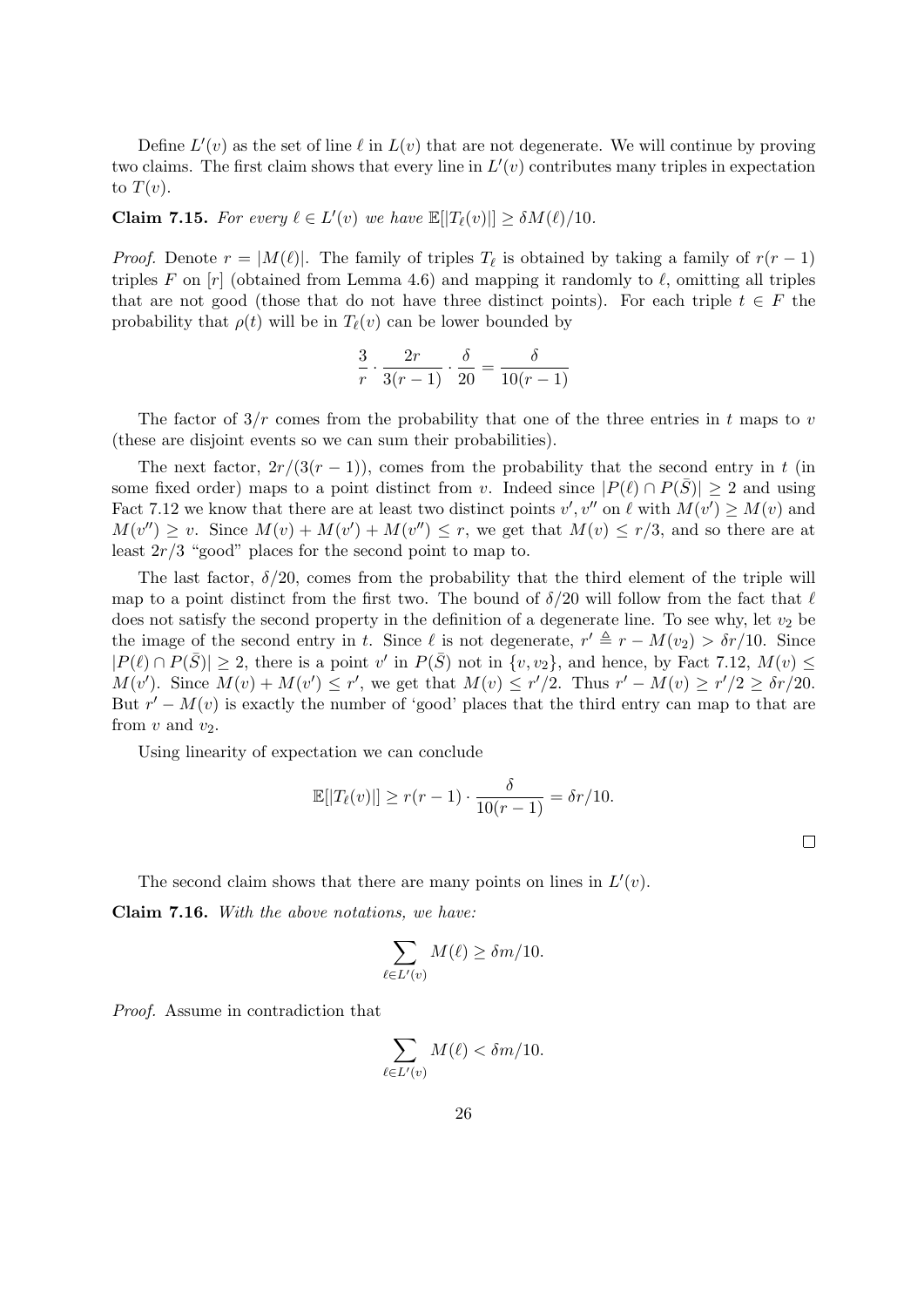Let  $\Delta'$  denote the sub-list of *V* containing all points that lie on lines in  $L'(v)$  so that  $|\Delta'| \le$ *δm/*10. We will derive a contradiction by finding a small sublist ∆ of *V* (containing ∆*′* and two other small sub-lists) that would violate Fact 7.8. That is, if we remove  $\Delta$  from *V*, we destroy all collinear triples containing *v*.

Let  $\ell$  be a degenerate line of the second kind. Then there is a point  $v_{\ell}$  on it that is distinct from *v* and has multiplicity at least  $(1 - \delta/10)M(\ell)$ . For every such line let  $\Delta_{\ell}$  denote the sublist of *V* containing all of the at most  $(\delta/10)M(\ell) - M(v)$  points on this line that are distinct from both *v* and  $v_{\ell}$ . Let  $\Delta_2$  denote the union of these lists  $\Delta_{\ell}$  over all degenerate lines of the second kind. We now have that  $|\Delta_2| \leq \delta m/10$  since  $\sum_{\ell} (M(\ell) - M(v)) \leq m$  and in each line  $\ell$  we have

$$
|\Delta_{\ell}| \le (\delta/10)M(\ell) - M(v) \le (\delta/10)(M(\ell) - M(v)).
$$

Notice that, removing the points in  $\Delta_2$  destroys all collinear triples on degenerate lines of the second kind.

Finally, let ∆*<sup>S</sup>* denote the sublist of *V* containing all points that have a copy in *S*. Thus  $\Delta_S$  contains the list *S* (of at most  $\delta m/10$  elements), plus all of the at most  $\delta m/10$  copies of the last point in *S*, meaning that  $|\Delta_S| \leq \delta m/5$ . Removing  $\Delta_S$  destroys all collinear triples on degenerate lines of the first kind. Define  $\Delta$  as the union of the three sublists  $\Delta'$ ,  $\Delta_2$  and  $\Delta_S$ . From the above we have that removing ∆ from *V* destroys all collinear triples containing *V* and that  $|\Delta| \leq 4(\delta/10)m < \delta m/2$ . This contradicts Fact 7.8.  $\Box$ 

Combining the two claims we get that for all  $v \in S$ ,

$$
\mathbb{E}[|T(v)|] \ge \sum_{\ell \in L'(v)} \mathbb{E}[|T_{\ell}(v)|] \ge \sum_{\ell \in L'(v)} \delta M(\ell)/10 \ge (\delta/10) \cdot (\delta m/10) = (\delta/10)^2 m.
$$

 $\Box$ 

This completes the proof of Lemma 7.13.

## **8 Extensions to Other Fields**

In this section we show that our results can be extended from the complex field to fields of characteristic zero, and even to fields with very large positive characteristic. The argument is quite generic and relies on Hilbert's Nullstellensatz.

**Definition 8.1** (*T*-matrix). Let *m, n* be integers and let  $T \subset [m] \times [n]$ . We call an  $m \times n$  matrix *A* a *T-matrix* if all entries of *A* with indices in *T* are non-zero and all entries with indices outside *T* are zero.

**Theorem 8.2** (Effective Hilbert's Nullstellensatz [Kol88]). Let  $g_1, \ldots, g_s \in \mathbb{Z}[y_1, \ldots, y_t]$  be de*gree d polynomials with coefficients in {*0*,* 1*} and let*

$$
Z \triangleq \{ y \in \mathbb{C}^t \, | \, g_i(y) = 0 \, \forall i \in [s] \}.
$$

*Suppose*  $h \in \mathbb{Z}[z_1, \ldots, z_t]$  *is another polynomial with coefficients in*  $\{0, 1\}$  *which vanishes on*  $Z$ *. Then there exist positive integers*  $p, q$  *and polynomials*  $f_1, \ldots, f_s \in \mathbb{Z}[y_1, \ldots, y_t]$  *such that* 

$$
\sum_{i=1}^{s} f_i \cdot g_i \equiv p \cdot h^q.
$$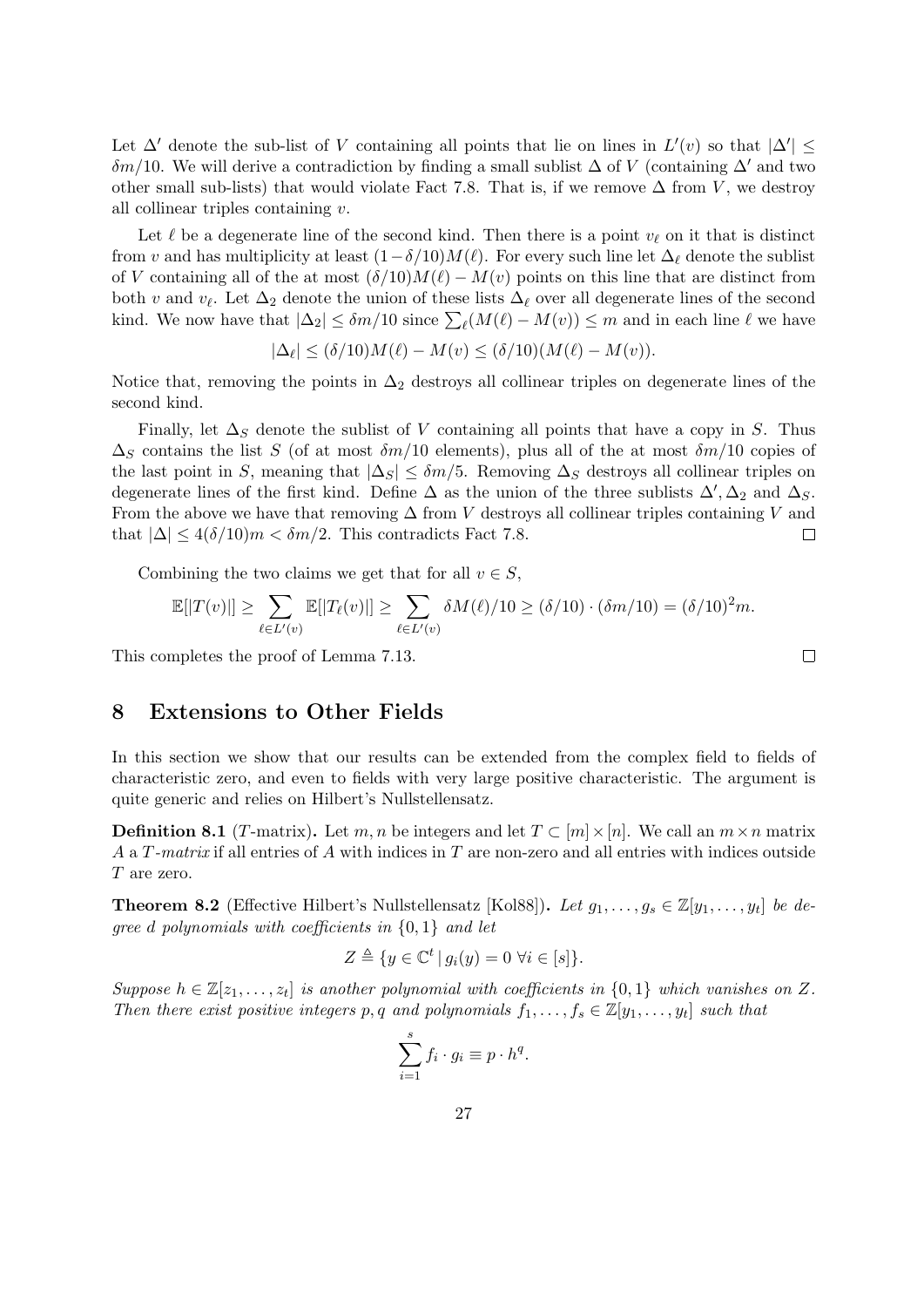*Furthermore, one can bound p and the maximal absolute value of the coefficients of the fi's by an explicit function*  $H_0(d, t, s)$ .

**Theorem 8.3.** Let  $m, n, r$  be integers and let  $T \subset [m] \times [n]$ . Suppose that all complex  $T$ *matrices have rank at least r. Let* F *be a field of either characteristic zero or of finite large enough characteristic*  $p > P_0(n, m)$ *, where*  $P_0$  *is some explicit function of n* and *m*. Then, the *rank of all T-matrices over*  $\mathbb F$  *is at least r.* 

*Proof.* Let  $g_1, \ldots, g_s \in \mathbb{C}[\{x_{ij} \mid i \in [m], j \in [n]\}]$  be the determinants of all  $r \times r$  sub-matrices of an  $m \times n$  matrix of variables  $X = (x_{ij})$ . The statement "all *T*-matrices have rank at least *r*" can be phrased as "if  $x_{ij} = 0$  for all  $(i, j) \notin T$  and  $g_k(X) = 0$  for all  $k \in [s]$  then  $\prod_{(i,j) \in T} x_{ij} = 0$ ." That is, if all entries outside *T* are zero and *X* has rank smaller than *r* then it must have at least one zero entry also inside *T*. From Nullstellensatz we know that there are integers  $\alpha, \lambda > 0$ and polynomials  $f_1, \ldots, f_s$  and  $h_{ij}, (i, j) \notin T$ , with integer coefficients such that

$$
\alpha \cdot \left(\prod_{(i,j)\in T} x_{ij}\right)^{\lambda} \equiv \sum_{(i,j)\notin T} x_{ij} \cdot h_{ij}(X) + \sum_{k=1}^{s} f_i(X) \cdot g_i(X). \tag{2}
$$

This identity implies the high rank of *T*-matrices also over any field F in which  $\alpha \neq 0$ . Since we have a bound on  $\alpha$  in terms of  $n$  and  $m$  the result follows.  $\Box$ 

# **9 Discussion and Open Problems**

Our rank bound for design matrices has a dependence on *q*, the number of non-zeros in each row. Can this dependency be removed? This might be possible since a bound on *q* follows indirectly from specifying the bound on *t*, the sizes of the intersections. Removing this dependency might also enable us to argue about square matrices. Our results so far are interesting only in the range of parameters where the number of rows is much larger than the number of columns.

With respect to Sylvester-Gallai configurations, the most obvious open problem (discussed in the introduction) is to close the gap between our bound of  $O(1/\delta^2)$  on the dimension of  $\delta$ -SG configuration and the trivial lower bound of  $\Omega(1/\delta)$  obtained by a simple partition of the points into  $1/\delta$  lines.

Another interesting direction is to explore further the connection between design-matrices and LCCs. The most natural way to construct an LCC is by starting with a low-rank design matrix and then defining the code by taking the matrix to be its parity-check matrix. Call such codes *design-LCCs*. Our result on the rank of design matrices shows, essentially, that design-LCCs over the complex numbers cannot have good parameters in general (even for large query complexity). It is natural to ask whether there could exist LCCs that do not originate from designs. Or, more specifically, whether any LCC defines another LCC (with similar parameters) which is a design-LCC. This question was already raised in [BIW07]. Answering this question over the complex numbers will, using our results, give bounds for general LCCs. It is not out of the question to hope for bounds on LCCs with query complexity as large as polynomial in *m* (the encoding length). This would be enough to derive new results on rigidity via the connection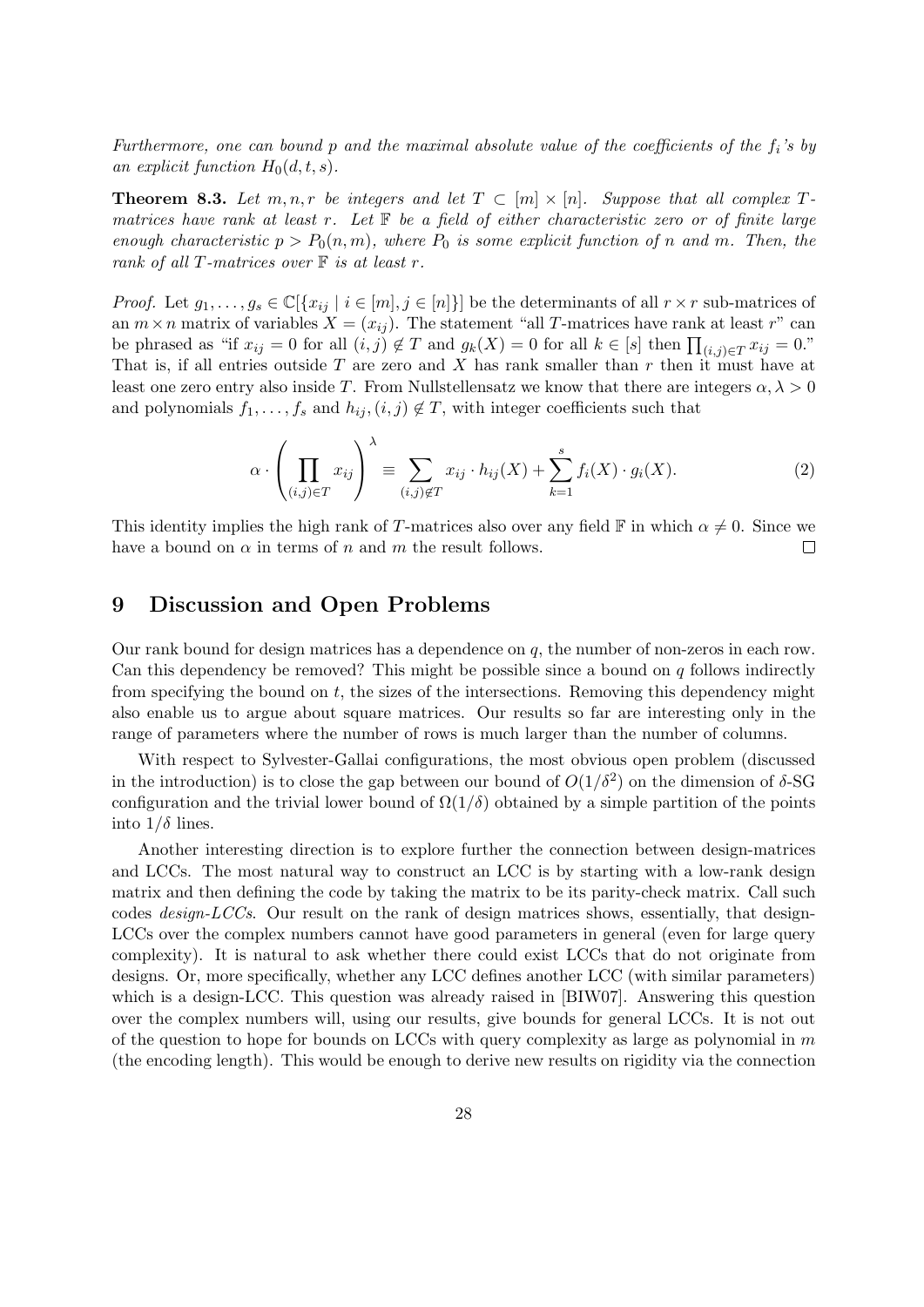made in [Dvi10]. In particular, our results on design matrices still give meaningful bounds (on design-LCCs) in this range of parameters.

More formally, our results suggest a bound of roughly  $poly(q, 1/\delta)$  on the dimension of  $(q, \delta)$ -LCCs that arise from designs. A strong from of a conjecture from [Dvi10] says that an LCC  $C \subset \mathbb{F}^n$  with  $q = n^{\epsilon}$  queries and error  $\delta = n^{-\epsilon}$ , for some constant  $\epsilon > 0$ , cannot have dimension  $0.99 \cdot n$ . This conjecture, if true, would lead to new results on rigidity. Thus, showing that any LCC defines a design (up to some polynomial loss of parameters), combined with our results, would lead to new results on rigidity.

# **Acknowledgements**

We thank Moritz Hardt for many helpful conversations. We thank Jozsef Solymosi for helpful comments.

## **References**

- [Alo09] Noga Alon. Perturbed identity matrices have high rank: Proof and applications. *Comb. Probab. Comput.*, 18(1-2):3–15, 2009.
- [Bar98] Franck Barthe. On a reverse form of the brascamp-lieb inequality. *Inventiones Mathematicae*, 134:335–361, 1998. 10.1007/s002220050267.
- [BE67] W. Bonnice and M. Edelstein. Flats associated with finite sets in P *d* . *Niew. Arch. Wisk.*, 15:11–14, 1967.
- [BIW06] Boaz Barak, Russell Impagliazzo, and Avi Wigderson. Extracting randomness using few independent sources. *SIAM J. Comput.*, 36(4):1095–1118, 2006.
- [BIW07] Omer Barkol, Yuval Ishai, and Enav Weinreb. On locally decodable codes, selfcorrectable codes, and t-private pir. In *APPROX '07/RANDOM '07: Proceedings of the 10th International Workshop on Approximation and the 11th International Workshop on Randomization, and Combinatorial Optimization. Algorithms and Techniques*, pages 311–325, Berlin, Heidelberg, 2007. Springer-Verlag.
- [BKT04] J. Bourgain, N. Katz, and T. Tao. A sum-product estimate in finite fields, and applications. *Geometric and Functional Analysis*, 14:27–57, 2004.
- [BM90] P. Borwein and W. O. J. Moser. A survey of sylvester's problem and its generalizations. *Aequationes Mathematicae*, 40(1), 1990.
- [CPR00] Bruno Codenotti, Pavel Pudlk, and Giovanni Resta. Some structural properties of low-rank matrices related to computational complexity. *Theoretical Computer Science*,  $235(1):89 - 107, 2000.$
- [Dvi10] Zeev Dvir. On matrix rigidity and locally self-correctable codes. In *IEEE Conference on Computational Complexity*, pages 291–298, 2010.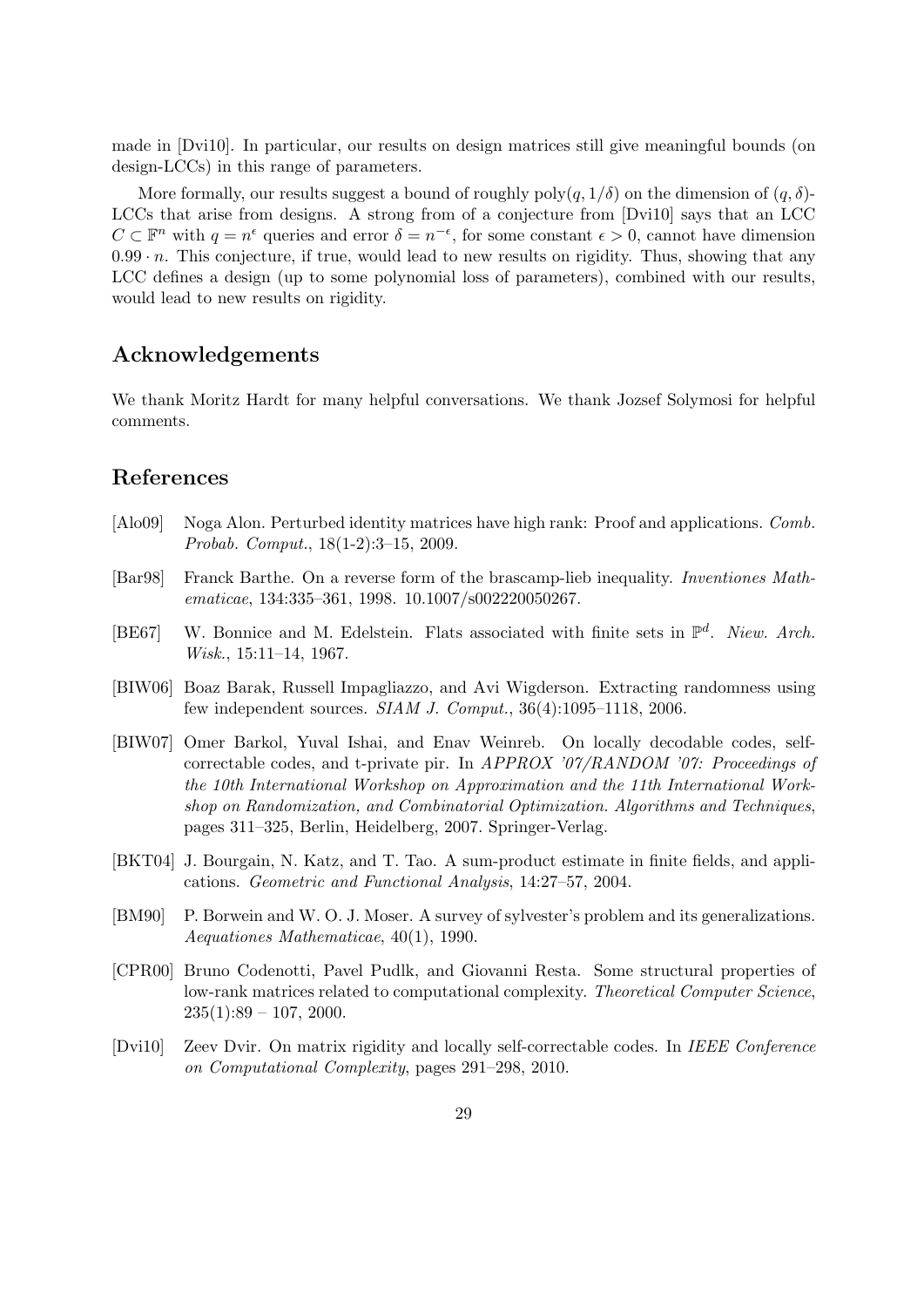- [Erd43] P. Erdos. Problems for solution: 40654069, 1943.
- [ES06] Lou M. Pretorius Elkies, Noam D. and Konrad J. Swanepoel. Sylvester-gallai theorems for complex numbers and quaternions,. *Discrete and Computational Geometry*, 35(3):361–373, 2006.
- [FH07] Shaun M. Fallat and Leslie Hogben. The minimum rank of symmetric matrices described by a graph: A survey. *Linear Algebra and its Applications*, 426(2-3):558 – 582, 2007.
- [For02] Jürgen Forster. A linear lower bound on the unbounded error probabilistic communication complexity. *J. Comput. Syst. Sci.*, 65(4):612–625, 2002.
- [Ham73] N. Hamada. On the p-rank of the incidence matrix of a balanced or partially balanced incomplete block design and its application to error correcting codes. *Hiroshima Math. J.*, 3:154–226, 1973.
- [Han65] S. Hansen. A generalization of a theorem of sylvester on the lines determined by a finite point set. *Mathematica Scandinavia*, 16:175–180, 1965.
- [Har10] Moritz Hardt. An algorithmic proof of forster's lower bound. Manuscript., 2010.
- [Hil73] A. J. W. Hilton. On double diagonal and cross latin squares. *J. London Math. Soc.*, s2-6(4):679–689, 1973.
- [JT09] Dieter Jungnickel and Vladimir D. Tonchev. Polarities, quasi-symmetric designs, and hamada's conjecture. *Des. Codes Cryptography*, 51(2):131–140, 2009.
- [Kel86] L. M. Kelly. A resolution of the sylvester gallai problem of j. -p. serre. *Discrete & Computational Geometry*, 1:101–104, 1986.
- [Kol88] J. Kollr. Sharp effective nullstellensatz. *J. Amer. Math. Soc.*, 1:963–975, 1988.
- [KS09] Neeraj Kayal and Shubhangi Saraf. Blackbox polynomial identity testing for depth 3 circuits. In *FOCS '09: Proceedings of the 2009 50th Annual IEEE Symposium on Foundations of Computer Science*, pages 198–207, Washington, DC, USA, 2009. IEEE Computer Society.
- [Lok09] Satyanarayana V. Lokam. Complexity lower bounds using linear algebra. *Foundations and Trends in Theoretical Computer Science*, 4(1-2):1–155, 2009.
- [LSW00] N. Linial, A. Samorodnitsky, and A. Wigderson. A deterministic strongly polynomial algorithm for matrix scaling and approximate permanents. *Combinatorica*, 20(4):545– 568, 2000.
- [Mel40] E. Melchior. Uber vielseite der projektive ebene. *Deutsche Math.*, 5:461–475, 1940.
- [RS89] U. Rothblum and H. Schneider. Scaling of matrices which have prespecified row sums and column sums via optimization. *Linear Algebra Appl*, 114-115:737–764, 1989.